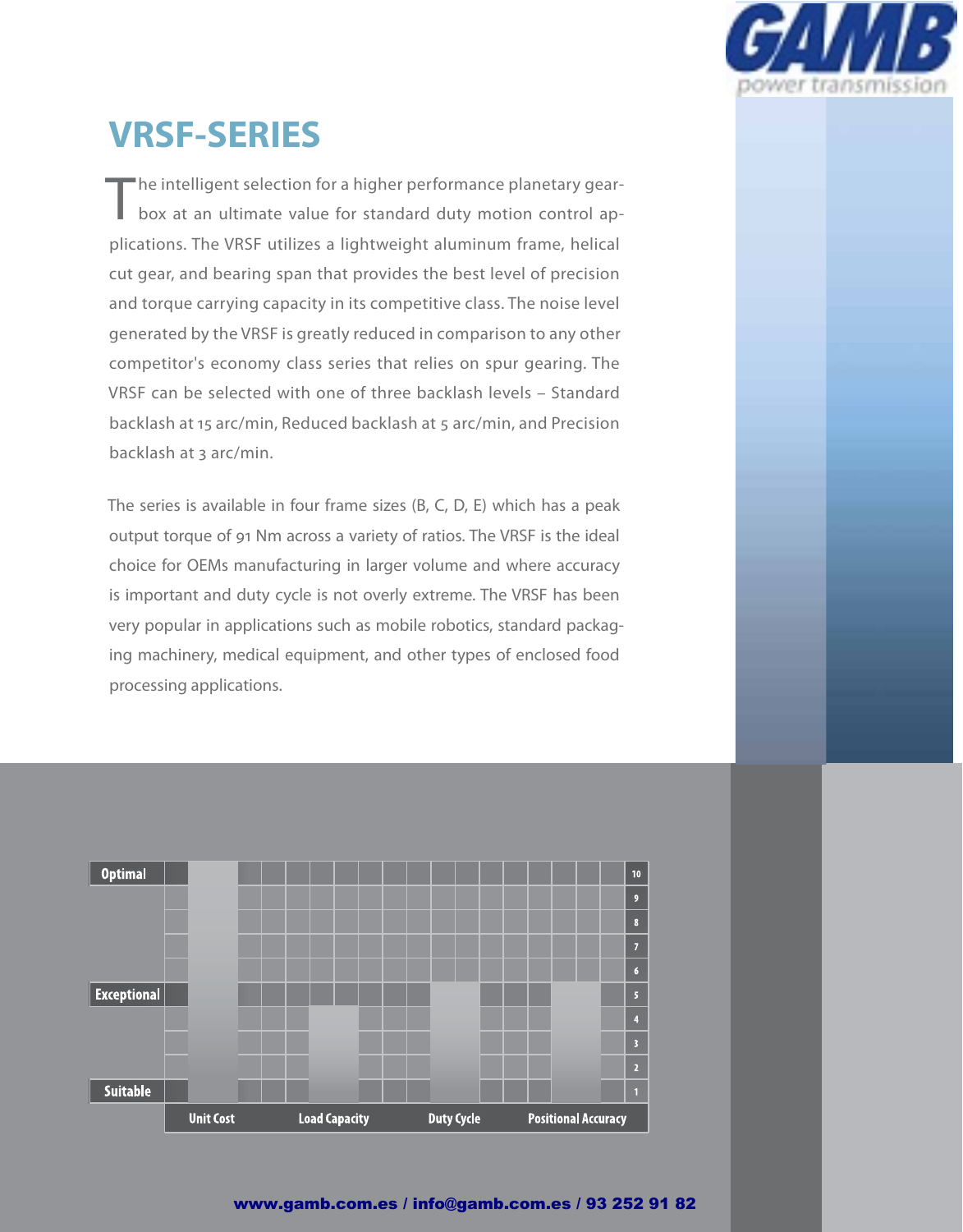

#### **VRSF-SERIES**

- Quiet operation: Helical cut gears contribute to reduced vibration and noise
- Different precision levels available in order to choose the best fit and value
- High rigidity & torque: Rigidity and torque capacity are achieved by using uncaged needle roller bearings
- Adapter bushing connection: Enables a simple, effective attachment to most servo motors
- Extremely light weight aluminum body to reduce excess weight from your equipment
- Additional features include NEMA output flange options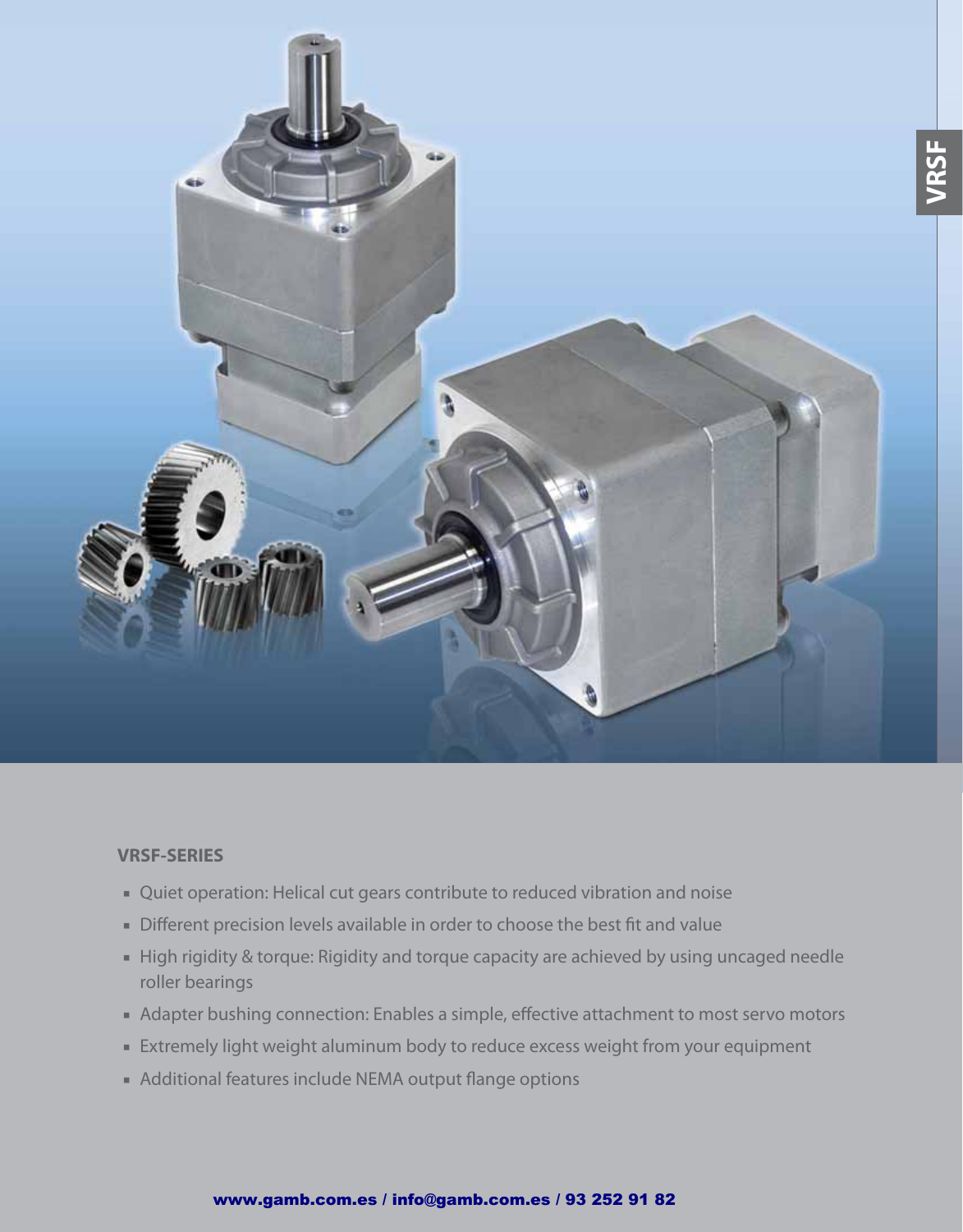## **VRSF-SERIES** Inline shaft

#### **VRSF-Series– Features**



- $\Omega$  High-precision with backlash 0.05° (three arc-minutes), Low-backlash 0.08° (five arc-minutes) or less certified
- 2 Smooth rotation and less pulsation due to utilizing helical gearing
- 3 Maintenance free with long-life grease, the sealed structure allows for mounting in any orientation
- 4 Every possible countermeasure against oil leakage taken: Including impregnation of the case and air leak test
- 5 IP65 rating extremely popular in washdown and food grade environments
- $(6)$  Various optional features allowed, such as different coatings, plating, and grease varieties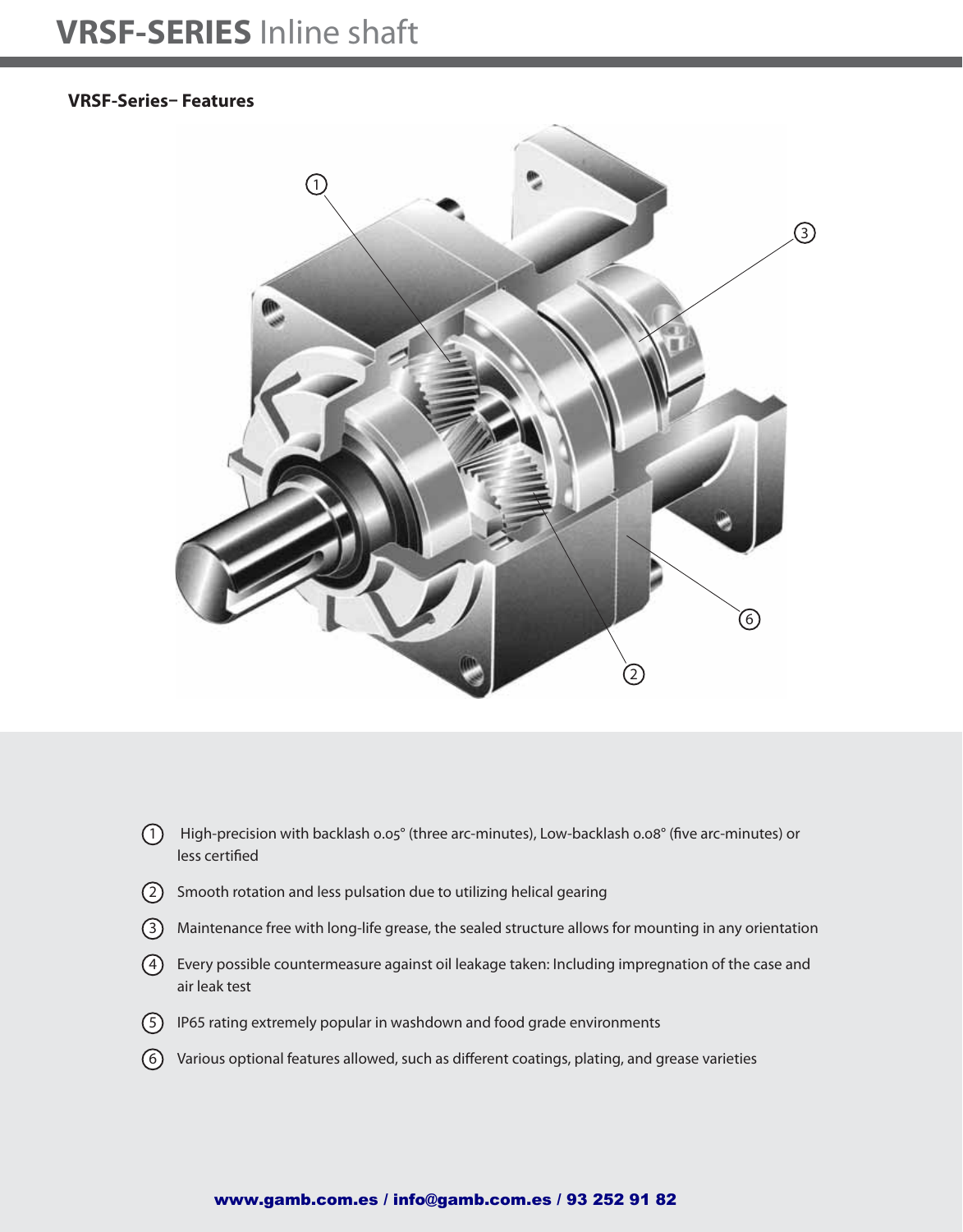**JRSF** 



#### **VRSF-Series – Model Code**

#### **Metric and NEMA Output Flange**

Refer to page 30-31 for Metric and NEMA Output Flange

**Contact us for additional information or refer to our online reducer selection tool.** Selection tool www.nidec-shimpo.co.jp/selection/eng



www.gamb.com.es / info@gamb.com.es / 93 252 91 82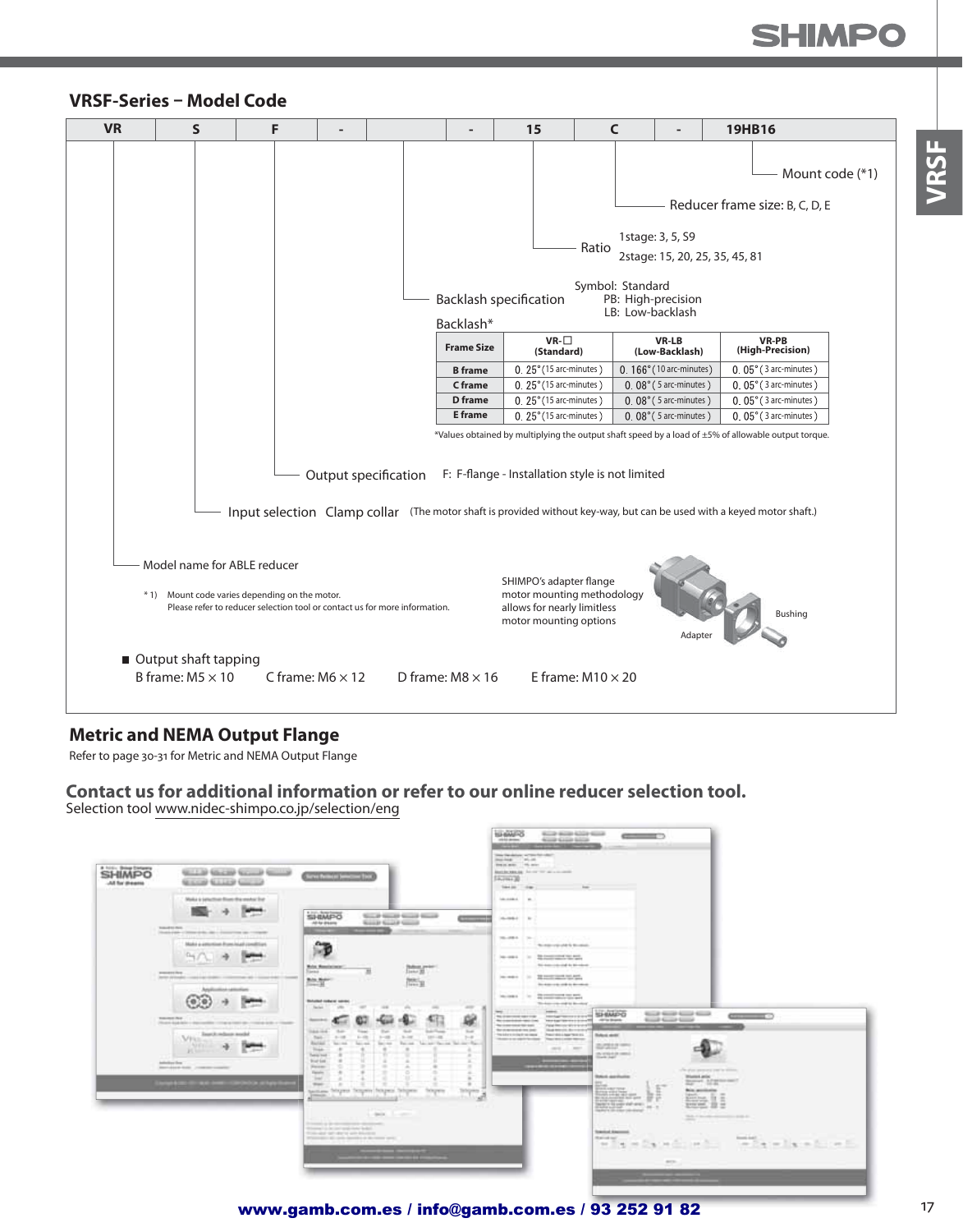### **VRSF B-Frame – 1-Stage and 2-Stage Specifications**

| <b>Frame Size</b>                  |                          |                                    | B<br>2-Stage<br>1-Stage<br>9<br>3<br>5<br>15<br>20<br>25<br>4.02<br>2.84<br>2.35<br>5.00<br>6.27<br>3.43<br>10.3<br>8.53<br>12.2<br>15.0<br>19.0<br>7.25<br>$\hspace{0.05cm} \ldots$<br>$\overline{\phantom{a}}$<br>$\hspace{0.05cm} -$<br>$\hspace{0.05cm} \ldots$<br>$\hspace{0.05cm} \ldots$<br>$\hspace{0.05cm} -$<br>3000<br>3000<br>5000<br>5000<br>0.048<br>0.119<br>490<br>588<br>784<br>804<br>882<br>392<br>196<br>245<br>294<br>392<br>402<br>441<br>0.081<br>0.059<br>0.052<br>0.057<br>0.056<br>0.056<br>0.150<br>0.130<br>0.120<br>0.130<br>0.130<br>0.130<br>90<br>85<br>0.8<br>0.8<br>$\leq$ 15<br>$\leq$ 15<br>$\leq 10$<br>$\leq 10$<br>$\leq$ 3<br>$\leq$ 3<br>$\leq 72$<br>$\leq 65$<br><b>IP65</b><br><b>IP65</b><br>$0 - 40$<br>$0 - 40$<br>90<br>90<br>0.75 |      |  |  |      |  |                          |  |  |  |
|------------------------------------|--------------------------|------------------------------------|------------------------------------------------------------------------------------------------------------------------------------------------------------------------------------------------------------------------------------------------------------------------------------------------------------------------------------------------------------------------------------------------------------------------------------------------------------------------------------------------------------------------------------------------------------------------------------------------------------------------------------------------------------------------------------------------------------------------------------------------------------------------------------|------|--|--|------|--|--------------------------|--|--|--|
| <b>Stage</b>                       |                          |                                    |                                                                                                                                                                                                                                                                                                                                                                                                                                                                                                                                                                                                                                                                                                                                                                                    |      |  |  |      |  |                          |  |  |  |
| <b>Ratio</b>                       | Units                    | <b>Note</b>                        |                                                                                                                                                                                                                                                                                                                                                                                                                                                                                                                                                                                                                                                                                                                                                                                    |      |  |  |      |  | 35                       |  |  |  |
| <b>Nominal Output Torque</b>       | [Nm]                     | $\hspace{0.05cm} -\hspace{0.05cm}$ |                                                                                                                                                                                                                                                                                                                                                                                                                                                                                                                                                                                                                                                                                                                                                                                    |      |  |  |      |  | 3.84                     |  |  |  |
| <b>Maximum Acceleration Torque</b> | [Nm]                     | $\qquad \qquad -$                  |                                                                                                                                                                                                                                                                                                                                                                                                                                                                                                                                                                                                                                                                                                                                                                                    |      |  |  |      |  | 11.5                     |  |  |  |
| <b>Emergency Stop Torque</b>       | [Nm]                     | $\qquad \qquad -$                  |                                                                                                                                                                                                                                                                                                                                                                                                                                                                                                                                                                                                                                                                                                                                                                                    |      |  |  |      |  | $\overline{\phantom{a}}$ |  |  |  |
| Nominal Input Speed                | [rpm]                    | $\hspace{0.05cm} -\hspace{0.05cm}$ |                                                                                                                                                                                                                                                                                                                                                                                                                                                                                                                                                                                                                                                                                                                                                                                    |      |  |  |      |  |                          |  |  |  |
| Maximum Input Speed                | [rpm]                    | $*1$                               |                                                                                                                                                                                                                                                                                                                                                                                                                                                                                                                                                                                                                                                                                                                                                                                    |      |  |  |      |  |                          |  |  |  |
| No Load Running Torque             | [Nm]                     | $\hspace{0.05cm} -\hspace{0.05cm}$ |                                                                                                                                                                                                                                                                                                                                                                                                                                                                                                                                                                                                                                                                                                                                                                                    |      |  |  |      |  |                          |  |  |  |
| <b>Permitted Radial Load</b>       | [N]                      | $*2$                               |                                                                                                                                                                                                                                                                                                                                                                                                                                                                                                                                                                                                                                                                                                                                                                                    |      |  |  |      |  | 882                      |  |  |  |
| <b>Permitted Axial Load</b>        | [N]                      | $*3$                               |                                                                                                                                                                                                                                                                                                                                                                                                                                                                                                                                                                                                                                                                                                                                                                                    |      |  |  |      |  | 441                      |  |  |  |
| Moment of Inertia ( $\leq$ Ø8)     | [kgcm2]                  | $*4$                               |                                                                                                                                                                                                                                                                                                                                                                                                                                                                                                                                                                                                                                                                                                                                                                                    |      |  |  |      |  | 0.052                    |  |  |  |
| Moment of Inertia ( $\leq$ Ø 14)   | [kgcm2]                  | $*4$                               |                                                                                                                                                                                                                                                                                                                                                                                                                                                                                                                                                                                                                                                                                                                                                                                    |      |  |  |      |  | 0.120                    |  |  |  |
| Efficiency                         | $\lceil 9/6 \rceil$      | $\hspace{0.05cm} -\hspace{0.05cm}$ |                                                                                                                                                                                                                                                                                                                                                                                                                                                                                                                                                                                                                                                                                                                                                                                    |      |  |  |      |  |                          |  |  |  |
| <b>Torsional Rigidity</b>          | [Nm/arcmin]              | $\hspace{0.05cm} -\hspace{0.05cm}$ |                                                                                                                                                                                                                                                                                                                                                                                                                                                                                                                                                                                                                                                                                                                                                                                    |      |  |  |      |  |                          |  |  |  |
| Backlash (Standard)                | [Arc-min]                | $\hspace{0.05cm} -\hspace{0.05cm}$ |                                                                                                                                                                                                                                                                                                                                                                                                                                                                                                                                                                                                                                                                                                                                                                                    |      |  |  |      |  |                          |  |  |  |
| Backlash (Low)                     | [Arc-min]                | $\cdots$                           |                                                                                                                                                                                                                                                                                                                                                                                                                                                                                                                                                                                                                                                                                                                                                                                    |      |  |  |      |  |                          |  |  |  |
| <b>Backlash (Precision)</b>        | [Arc-min]                | $\hspace{0.05cm} -\hspace{0.05cm}$ |                                                                                                                                                                                                                                                                                                                                                                                                                                                                                                                                                                                                                                                                                                                                                                                    |      |  |  |      |  |                          |  |  |  |
| Noise Level                        | [dB]                     | $\hspace{0.05cm} -\hspace{0.05cm}$ |                                                                                                                                                                                                                                                                                                                                                                                                                                                                                                                                                                                                                                                                                                                                                                                    |      |  |  |      |  |                          |  |  |  |
| <b>Protection Class</b>            | $\overline{\phantom{a}}$ | $\hspace{0.05cm} -\hspace{0.05cm}$ |                                                                                                                                                                                                                                                                                                                                                                                                                                                                                                                                                                                                                                                                                                                                                                                    |      |  |  |      |  |                          |  |  |  |
| <b>Ambient Temperature</b>         | $\lceil^{\circ}C\rceil$  | $\hspace{0.05cm} \ldots$           |                                                                                                                                                                                                                                                                                                                                                                                                                                                                                                                                                                                                                                                                                                                                                                                    |      |  |  |      |  |                          |  |  |  |
| Permitted Housing Temperature      | [°C]                     | $\qquad \qquad -$                  |                                                                                                                                                                                                                                                                                                                                                                                                                                                                                                                                                                                                                                                                                                                                                                                    |      |  |  |      |  |                          |  |  |  |
| Weight $(\leq \emptyset 8)$        | [kq]                     | $*5$                               |                                                                                                                                                                                                                                                                                                                                                                                                                                                                                                                                                                                                                                                                                                                                                                                    | 0.58 |  |  |      |  |                          |  |  |  |
| Weight $(\leq \emptyset 14)$       | [kg]                     | $*5$                               |                                                                                                                                                                                                                                                                                                                                                                                                                                                                                                                                                                                                                                                                                                                                                                                    | 0.7  |  |  | 0.86 |  |                          |  |  |  |

\*1) Nominal input speed is 3,000 rpm or less

\*2) Permitted radial load is measured at the middle of the output shaft

\*3) Permitted thrust load is measured at the center of the output shaft

\*4) The moment of inertia is reflected to the input shaft of the reducer

\*5) The weight varies slightly depending on the input bore size and reduction ratio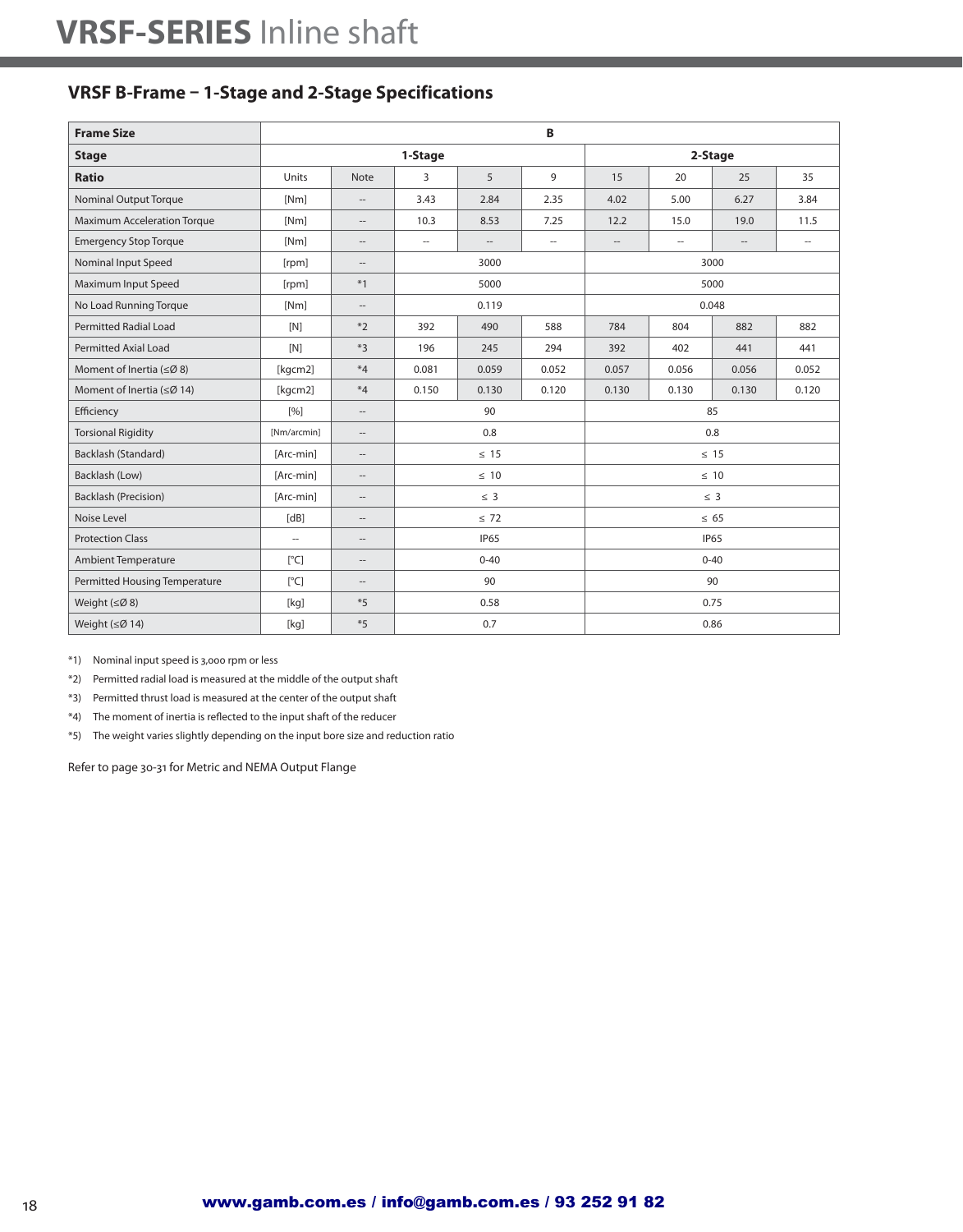## **SHIMPO**

## **VRSF C-Frame – 1-Stage and 2-Stage Specifications**

| <b>Frame Size</b>                |                          |                                                     | C<br>1-Stage<br>2-Stage<br>3<br>5<br>9<br>35<br>15<br>20<br>25<br>45<br>6.86<br>11.5<br>9.7<br>16.2<br>21.1<br>26.4<br>15.5<br>9.5<br>34.3<br>48.6<br>63.3<br>79.2<br>20.6<br>29.2<br>46.6<br>28.6<br>$\overline{\phantom{a}}$<br>$\overline{a}$<br>$\cdots$<br>$\sim$<br>$\overline{\phantom{a}}$<br>$\hspace{0.05cm} \ldots$<br>$\overline{\phantom{a}}$<br>--<br>$\overline{\phantom{a}}$<br>3000<br>3000<br>5000<br>5000<br>0.29<br>0.19<br>980<br>1670<br>784<br>1180<br>1470<br>1570<br>1670<br>1670<br>490<br>392<br>588<br>735<br>785<br>833<br>833<br>833<br>0.077<br>0.070<br>0.062<br>0.055<br>0.053<br>u.<br>$\overline{\phantom{a}}$<br>$\overline{\phantom{a}}$<br>0.380<br>0.130<br>0.630<br>0.300<br>0.150<br>0.140<br>0.130<br>0.120<br>0.880<br>0.800<br>1.100<br>$\hspace{0.05cm} -\hspace{0.05cm}$<br>$\cdots$<br>$\hspace{0.05cm} -$<br>$\hspace{0.05cm} -$<br>$\cdots$<br>$\overline{\phantom{a}}$<br>90<br>85<br>3<br>$\overline{3}$<br>$\leq 15$<br>$\leq 15$<br>$\leq 5$<br>$\leq 5$<br>$\leq$ 3<br>$\leq 3$<br>$\leq 72$<br>$\leq 65$<br>IP 65<br><b>IP65</b><br>$0 - 40$<br>$0 - 40$<br>90<br>90 |     |  |  |  |  |                     |  |       |  |  |
|----------------------------------|--------------------------|-----------------------------------------------------|-----------------------------------------------------------------------------------------------------------------------------------------------------------------------------------------------------------------------------------------------------------------------------------------------------------------------------------------------------------------------------------------------------------------------------------------------------------------------------------------------------------------------------------------------------------------------------------------------------------------------------------------------------------------------------------------------------------------------------------------------------------------------------------------------------------------------------------------------------------------------------------------------------------------------------------------------------------------------------------------------------------------------------------------------------------------------------------------------------------------------------|-----|--|--|--|--|---------------------|--|-------|--|--|
| <b>Stage</b>                     |                          |                                                     |                                                                                                                                                                                                                                                                                                                                                                                                                                                                                                                                                                                                                                                                                                                                                                                                                                                                                                                                                                                                                                                                                                                             |     |  |  |  |  |                     |  |       |  |  |
| <b>Ratio</b>                     | Units                    | Note                                                |                                                                                                                                                                                                                                                                                                                                                                                                                                                                                                                                                                                                                                                                                                                                                                                                                                                                                                                                                                                                                                                                                                                             |     |  |  |  |  |                     |  | 81    |  |  |
| <b>Nominal Output Torque</b>     | [Nm]                     | $\hspace{0.05cm} -\hspace{0.05cm} -\hspace{0.05cm}$ |                                                                                                                                                                                                                                                                                                                                                                                                                                                                                                                                                                                                                                                                                                                                                                                                                                                                                                                                                                                                                                                                                                                             |     |  |  |  |  |                     |  | 9.7   |  |  |
| Maximum Acceleration Torque      | [Nm]                     | $\hspace{0.05cm} -$                                 |                                                                                                                                                                                                                                                                                                                                                                                                                                                                                                                                                                                                                                                                                                                                                                                                                                                                                                                                                                                                                                                                                                                             |     |  |  |  |  |                     |  | 29.2  |  |  |
| <b>Emergency Stop Torque</b>     | [Nm]                     | $\hspace{0.05cm} -$                                 |                                                                                                                                                                                                                                                                                                                                                                                                                                                                                                                                                                                                                                                                                                                                                                                                                                                                                                                                                                                                                                                                                                                             |     |  |  |  |  |                     |  |       |  |  |
| Nominal Input Speed              | [rpm]                    | $\overline{\phantom{a}}$                            |                                                                                                                                                                                                                                                                                                                                                                                                                                                                                                                                                                                                                                                                                                                                                                                                                                                                                                                                                                                                                                                                                                                             |     |  |  |  |  |                     |  |       |  |  |
| Maximum Input Speed              | [rpm]                    | $*1$                                                |                                                                                                                                                                                                                                                                                                                                                                                                                                                                                                                                                                                                                                                                                                                                                                                                                                                                                                                                                                                                                                                                                                                             |     |  |  |  |  |                     |  |       |  |  |
| No Load Running Torque           | [Nm]                     | $\hspace{0.05cm}--\hspace{0.05cm}$                  |                                                                                                                                                                                                                                                                                                                                                                                                                                                                                                                                                                                                                                                                                                                                                                                                                                                                                                                                                                                                                                                                                                                             |     |  |  |  |  |                     |  |       |  |  |
| <b>Permitted Radial Load</b>     | [N]                      | $*2$                                                |                                                                                                                                                                                                                                                                                                                                                                                                                                                                                                                                                                                                                                                                                                                                                                                                                                                                                                                                                                                                                                                                                                                             |     |  |  |  |  |                     |  | 1670  |  |  |
| <b>Permitted Axial Load</b>      | [N]                      | $*3$                                                |                                                                                                                                                                                                                                                                                                                                                                                                                                                                                                                                                                                                                                                                                                                                                                                                                                                                                                                                                                                                                                                                                                                             |     |  |  |  |  |                     |  | 833   |  |  |
| Moment of Inertia ( $\leq$ Ø 8)  | [kgcm2]                  | $*4$                                                |                                                                                                                                                                                                                                                                                                                                                                                                                                                                                                                                                                                                                                                                                                                                                                                                                                                                                                                                                                                                                                                                                                                             |     |  |  |  |  |                     |  | 0.052 |  |  |
| Moment of Inertia ( $\leq$ Ø 14) | [kgcm2]                  | $*4$                                                |                                                                                                                                                                                                                                                                                                                                                                                                                                                                                                                                                                                                                                                                                                                                                                                                                                                                                                                                                                                                                                                                                                                             |     |  |  |  |  |                     |  | 0.120 |  |  |
|                                  | --                       | $*4$                                                |                                                                                                                                                                                                                                                                                                                                                                                                                                                                                                                                                                                                                                                                                                                                                                                                                                                                                                                                                                                                                                                                                                                             |     |  |  |  |  |                     |  |       |  |  |
| Efficiency                       | [%]                      | $\hspace{0.05cm} -\hspace{0.05cm}$                  |                                                                                                                                                                                                                                                                                                                                                                                                                                                                                                                                                                                                                                                                                                                                                                                                                                                                                                                                                                                                                                                                                                                             |     |  |  |  |  |                     |  |       |  |  |
| <b>Torsional Rigidity</b>        | [Nm/arcmin]              | $\overline{\phantom{a}}$                            |                                                                                                                                                                                                                                                                                                                                                                                                                                                                                                                                                                                                                                                                                                                                                                                                                                                                                                                                                                                                                                                                                                                             |     |  |  |  |  |                     |  |       |  |  |
| Backlash (Standard)              | [Arc-min]                | $\hspace{0.05cm} -$                                 |                                                                                                                                                                                                                                                                                                                                                                                                                                                                                                                                                                                                                                                                                                                                                                                                                                                                                                                                                                                                                                                                                                                             |     |  |  |  |  |                     |  |       |  |  |
| Backlash (Low)                   | [Arc-min]                | $\overline{\phantom{a}}$                            |                                                                                                                                                                                                                                                                                                                                                                                                                                                                                                                                                                                                                                                                                                                                                                                                                                                                                                                                                                                                                                                                                                                             |     |  |  |  |  |                     |  |       |  |  |
| <b>Backlash (Precision)</b>      | [Arc-min]                | $-\, -$                                             |                                                                                                                                                                                                                                                                                                                                                                                                                                                                                                                                                                                                                                                                                                                                                                                                                                                                                                                                                                                                                                                                                                                             |     |  |  |  |  |                     |  |       |  |  |
| Noise Level                      | [dB]                     | $\overline{\phantom{a}}$                            |                                                                                                                                                                                                                                                                                                                                                                                                                                                                                                                                                                                                                                                                                                                                                                                                                                                                                                                                                                                                                                                                                                                             |     |  |  |  |  |                     |  |       |  |  |
| <b>Protection Class</b>          | u.                       | $\qquad \qquad -$                                   |                                                                                                                                                                                                                                                                                                                                                                                                                                                                                                                                                                                                                                                                                                                                                                                                                                                                                                                                                                                                                                                                                                                             |     |  |  |  |  |                     |  |       |  |  |
| <b>Ambient Temperature</b>       | [°C]                     | $-\!$                                               |                                                                                                                                                                                                                                                                                                                                                                                                                                                                                                                                                                                                                                                                                                                                                                                                                                                                                                                                                                                                                                                                                                                             |     |  |  |  |  |                     |  |       |  |  |
| Permitted Housing Temperature    | [°C]                     | $\overline{\phantom{a}}$                            |                                                                                                                                                                                                                                                                                                                                                                                                                                                                                                                                                                                                                                                                                                                                                                                                                                                                                                                                                                                                                                                                                                                             |     |  |  |  |  |                     |  |       |  |  |
| Weight $(\leq \emptyset 8)$      | [kq]                     | $*5$                                                |                                                                                                                                                                                                                                                                                                                                                                                                                                                                                                                                                                                                                                                                                                                                                                                                                                                                                                                                                                                                                                                                                                                             | ă.  |  |  |  |  | 1.8                 |  |       |  |  |
| Weight (≤Ø 14)                   | [kq]                     | $*5$                                                |                                                                                                                                                                                                                                                                                                                                                                                                                                                                                                                                                                                                                                                                                                                                                                                                                                                                                                                                                                                                                                                                                                                             | 1.8 |  |  |  |  | 1.9                 |  |       |  |  |
| Weight (≤Ø 19)                   | $\overline{\phantom{a}}$ | $\hspace{0.05cm} -\hspace{0.05cm}$                  |                                                                                                                                                                                                                                                                                                                                                                                                                                                                                                                                                                                                                                                                                                                                                                                                                                                                                                                                                                                                                                                                                                                             | 2.2 |  |  |  |  | $\hspace{0.05cm} -$ |  |       |  |  |

\*1) Nominal input speed is 3,000 rpm or less

\*2) Permitted radial load is measured at the middle of the output shaft

\*3) Permitted thrust load is measured at the center of the output shaft

\*4) The moment of inertia is reflected to the input shaft of the reducer

\*5) The weight varies slightly depending on the input bore size and reduction ratio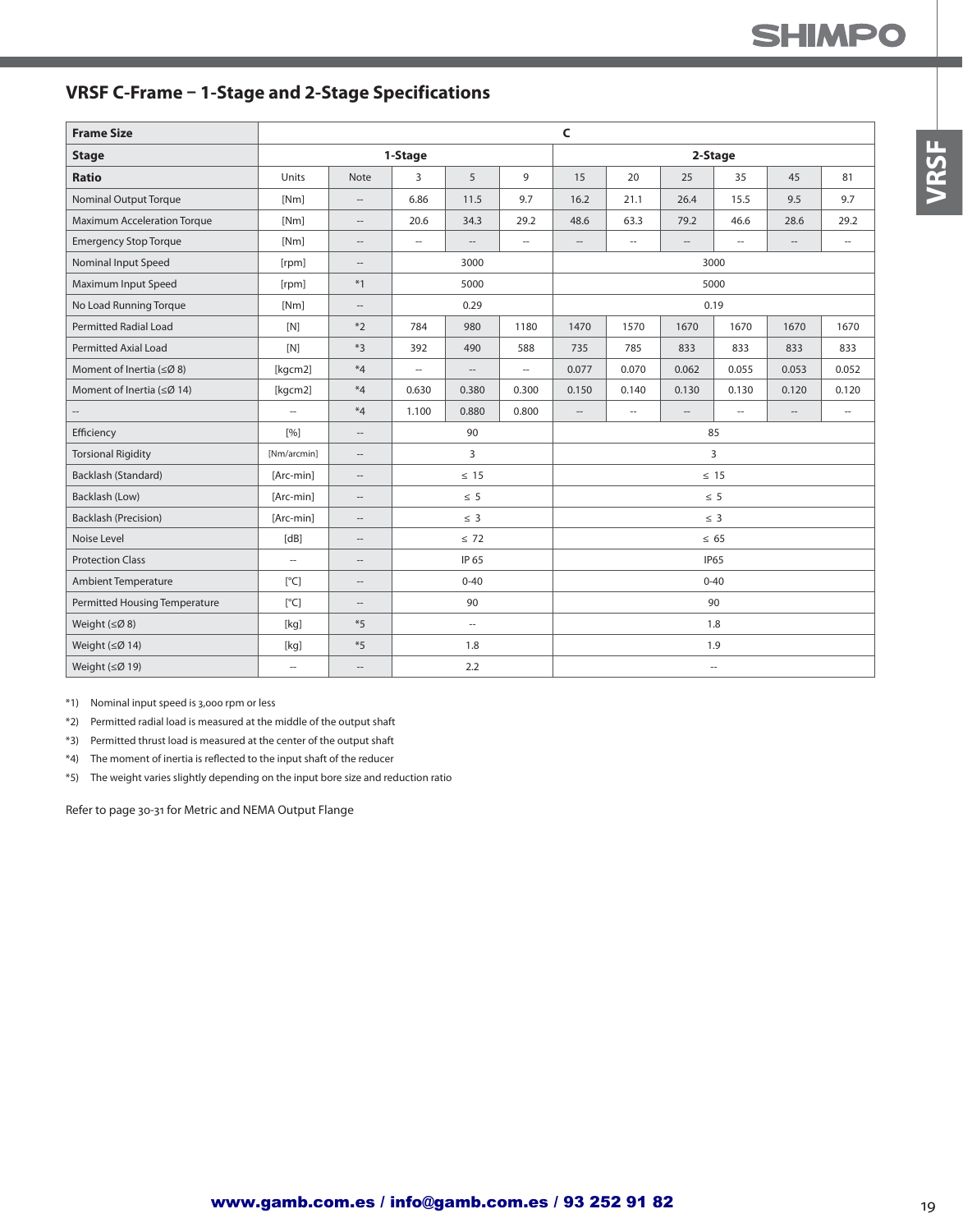### **VRSF D-Frame – 1-Stage and 2-Stage Specifications**

| <b>Frame Size</b>                  |                     |                                    | D<br>1-Stage<br>2-Stage<br>5<br>9<br>15<br>20<br>25<br>35<br>45<br>3<br>18.3<br>23.5<br>18.2<br>30.4<br>40.6<br>50.7<br>37<br>28.3<br>54.9<br>70.6<br>54.7<br>91.2<br>122<br>152<br>85.2<br>111<br>$\overline{\phantom{a}}$<br>$\overline{a}$<br>$\overline{\phantom{a}}$<br>$\overline{\phantom{a}}$<br>$\cdots$<br>--<br>$\cdots$<br>$\hspace{0.05cm} -$<br>3000<br>3000<br>5000<br>5000<br>0.51<br>0.26<br>882<br>1080<br>1470<br>1760<br>1910<br>2060<br>2060<br>2060<br>539<br>735<br>882<br>955<br>1030<br>1030<br>1030<br>441<br>$\overline{\phantom{a}}$<br>$\overline{\phantom{a}}$<br>--<br>--<br>$\hspace{0.05cm} -$<br>$\hspace{0.05cm} -$<br>$\qquad \qquad -$<br>$\hspace{0.05cm} -$<br>1.30<br>0.59<br>0.38<br>0.37<br>0.35<br>0.34<br>0.30<br>0.29<br>1.80<br>1.10<br>0.90<br>0.86<br>0.84<br>0.83<br>0.79<br>0.78<br>2.90<br>2.70<br>2.70<br>3.60<br>2.70<br>2.70<br>Ξ.<br>$\hspace{0.05cm} -$<br>90<br>85<br>6<br>6<br>$\leq 15$<br>$\leq 15$<br>$\leq 5$<br>$\leq 5$<br>$\leq 3$<br>$\leq$ 3<br>$\leq 72$<br>$\leq 65$<br><b>IP65</b><br><b>IP65</b><br>$0 - 40$<br>$0 - 40$<br>90<br>90<br>2.8<br>$\overline{\phantom{a}}$<br>2.8<br>3.3 |     |  |  |  |  |     |  |                          |  |  |
|------------------------------------|---------------------|------------------------------------|--------------------------------------------------------------------------------------------------------------------------------------------------------------------------------------------------------------------------------------------------------------------------------------------------------------------------------------------------------------------------------------------------------------------------------------------------------------------------------------------------------------------------------------------------------------------------------------------------------------------------------------------------------------------------------------------------------------------------------------------------------------------------------------------------------------------------------------------------------------------------------------------------------------------------------------------------------------------------------------------------------------------------------------------------------------------------------------------------------------------------------------------------------------|-----|--|--|--|--|-----|--|--------------------------|--|--|
| <b>Stage</b>                       |                     |                                    |                                                                                                                                                                                                                                                                                                                                                                                                                                                                                                                                                                                                                                                                                                                                                                                                                                                                                                                                                                                                                                                                                                                                                              |     |  |  |  |  |     |  |                          |  |  |
| <b>Ratio</b>                       | Units               | <b>Note</b>                        |                                                                                                                                                                                                                                                                                                                                                                                                                                                                                                                                                                                                                                                                                                                                                                                                                                                                                                                                                                                                                                                                                                                                                              |     |  |  |  |  |     |  | 81                       |  |  |
| <b>Nominal Output Torque</b>       | [Nm]                | $\overline{a}$                     |                                                                                                                                                                                                                                                                                                                                                                                                                                                                                                                                                                                                                                                                                                                                                                                                                                                                                                                                                                                                                                                                                                                                                              |     |  |  |  |  |     |  | 17.8                     |  |  |
| <b>Maximum Acceleration Torque</b> | [Nm]                | $\overline{\phantom{a}}$           |                                                                                                                                                                                                                                                                                                                                                                                                                                                                                                                                                                                                                                                                                                                                                                                                                                                                                                                                                                                                                                                                                                                                                              |     |  |  |  |  |     |  | 53.5                     |  |  |
| <b>Emergency Stop Torque</b>       | [Nm]                | $\qquad \qquad -$                  |                                                                                                                                                                                                                                                                                                                                                                                                                                                                                                                                                                                                                                                                                                                                                                                                                                                                                                                                                                                                                                                                                                                                                              |     |  |  |  |  |     |  | $\overline{\phantom{a}}$ |  |  |
| Nominal Input Speed                | [rpm]               | $\hspace{0.05cm}--\hspace{0.05cm}$ |                                                                                                                                                                                                                                                                                                                                                                                                                                                                                                                                                                                                                                                                                                                                                                                                                                                                                                                                                                                                                                                                                                                                                              |     |  |  |  |  |     |  |                          |  |  |
| Maximum Input Speed                | [rpm]               | $*1$                               |                                                                                                                                                                                                                                                                                                                                                                                                                                                                                                                                                                                                                                                                                                                                                                                                                                                                                                                                                                                                                                                                                                                                                              |     |  |  |  |  |     |  |                          |  |  |
| No Load Running Torque             | [Nm]                | $\hspace{0.05cm}--\hspace{0.05cm}$ |                                                                                                                                                                                                                                                                                                                                                                                                                                                                                                                                                                                                                                                                                                                                                                                                                                                                                                                                                                                                                                                                                                                                                              |     |  |  |  |  |     |  |                          |  |  |
| <b>Permitted Radial Load</b>       | [N]                 | $*2$                               |                                                                                                                                                                                                                                                                                                                                                                                                                                                                                                                                                                                                                                                                                                                                                                                                                                                                                                                                                                                                                                                                                                                                                              |     |  |  |  |  |     |  | 2060                     |  |  |
| <b>Permitted Axial Load</b>        | [N]                 | $*3$                               |                                                                                                                                                                                                                                                                                                                                                                                                                                                                                                                                                                                                                                                                                                                                                                                                                                                                                                                                                                                                                                                                                                                                                              |     |  |  |  |  |     |  | 1030                     |  |  |
| Moment of Inertia ( $\leq$ Ø 8)    | [kgcm2]             | $*_{4}$                            |                                                                                                                                                                                                                                                                                                                                                                                                                                                                                                                                                                                                                                                                                                                                                                                                                                                                                                                                                                                                                                                                                                                                                              |     |  |  |  |  |     |  | 0.10                     |  |  |
| Moment of Inertia ( $\leq$ Ø 14)   | [kgcm2]             | $*_{4}$                            |                                                                                                                                                                                                                                                                                                                                                                                                                                                                                                                                                                                                                                                                                                                                                                                                                                                                                                                                                                                                                                                                                                                                                              |     |  |  |  |  |     |  | 0.29                     |  |  |
| Moment of Inertia ( $\leq$ Ø 19)   | [kgcm2]             | $*_{4}$                            |                                                                                                                                                                                                                                                                                                                                                                                                                                                                                                                                                                                                                                                                                                                                                                                                                                                                                                                                                                                                                                                                                                                                                              |     |  |  |  |  |     |  | 0.77                     |  |  |
| Moment of Inertia ( $\leq$ Ø 28)   | [kgcm2]             | $*4$                               |                                                                                                                                                                                                                                                                                                                                                                                                                                                                                                                                                                                                                                                                                                                                                                                                                                                                                                                                                                                                                                                                                                                                                              |     |  |  |  |  |     |  | $\hspace{0.05cm} \ldots$ |  |  |
| Efficiency                         | $\lceil 9/6 \rceil$ | $\cdots$                           |                                                                                                                                                                                                                                                                                                                                                                                                                                                                                                                                                                                                                                                                                                                                                                                                                                                                                                                                                                                                                                                                                                                                                              |     |  |  |  |  |     |  |                          |  |  |
| <b>Torsional Rigidity</b>          | [Nm/arcmin]         | $\hspace{0.05cm} -\hspace{0.05cm}$ |                                                                                                                                                                                                                                                                                                                                                                                                                                                                                                                                                                                                                                                                                                                                                                                                                                                                                                                                                                                                                                                                                                                                                              |     |  |  |  |  |     |  |                          |  |  |
| Backlash (Standard)                | [Arc-min]           | $\overline{\phantom{a}}$           |                                                                                                                                                                                                                                                                                                                                                                                                                                                                                                                                                                                                                                                                                                                                                                                                                                                                                                                                                                                                                                                                                                                                                              |     |  |  |  |  |     |  |                          |  |  |
| Backlash (Low)                     | [Arc-min]           | $\cdots$                           |                                                                                                                                                                                                                                                                                                                                                                                                                                                                                                                                                                                                                                                                                                                                                                                                                                                                                                                                                                                                                                                                                                                                                              |     |  |  |  |  |     |  |                          |  |  |
| <b>Backlash (Precision)</b>        | [Arc-min]           | $\qquad \qquad -$                  |                                                                                                                                                                                                                                                                                                                                                                                                                                                                                                                                                                                                                                                                                                                                                                                                                                                                                                                                                                                                                                                                                                                                                              |     |  |  |  |  |     |  |                          |  |  |
| Noise Level                        | [dB]                | $\qquad \qquad -$                  |                                                                                                                                                                                                                                                                                                                                                                                                                                                                                                                                                                                                                                                                                                                                                                                                                                                                                                                                                                                                                                                                                                                                                              |     |  |  |  |  |     |  |                          |  |  |
| <b>Protection Class</b>            | u.                  | $\cdots$                           |                                                                                                                                                                                                                                                                                                                                                                                                                                                                                                                                                                                                                                                                                                                                                                                                                                                                                                                                                                                                                                                                                                                                                              |     |  |  |  |  |     |  |                          |  |  |
| <b>Ambient Temperature</b>         | [°C]                | --                                 |                                                                                                                                                                                                                                                                                                                                                                                                                                                                                                                                                                                                                                                                                                                                                                                                                                                                                                                                                                                                                                                                                                                                                              |     |  |  |  |  |     |  |                          |  |  |
| Permitted Housing Temperature      | [°C]                | $\hspace{0.05cm} -\hspace{0.05cm}$ |                                                                                                                                                                                                                                                                                                                                                                                                                                                                                                                                                                                                                                                                                                                                                                                                                                                                                                                                                                                                                                                                                                                                                              |     |  |  |  |  |     |  |                          |  |  |
| Weight $(\leq \emptyset 8)$        | [kg]                | $*5$                               |                                                                                                                                                                                                                                                                                                                                                                                                                                                                                                                                                                                                                                                                                                                                                                                                                                                                                                                                                                                                                                                                                                                                                              |     |  |  |  |  |     |  |                          |  |  |
| Weight (≤Ø 14)                     | [kg]                | $*5$                               |                                                                                                                                                                                                                                                                                                                                                                                                                                                                                                                                                                                                                                                                                                                                                                                                                                                                                                                                                                                                                                                                                                                                                              |     |  |  |  |  |     |  |                          |  |  |
| Weight (≤Ø 19)                     | [kq]                | $\boldsymbol{*}5$                  |                                                                                                                                                                                                                                                                                                                                                                                                                                                                                                                                                                                                                                                                                                                                                                                                                                                                                                                                                                                                                                                                                                                                                              | 3.2 |  |  |  |  | 3.7 |  |                          |  |  |
| Weight $(\leq \emptyset 28)$       | [kg]                | $*5$                               |                                                                                                                                                                                                                                                                                                                                                                                                                                                                                                                                                                                                                                                                                                                                                                                                                                                                                                                                                                                                                                                                                                                                                              | 4.0 |  |  |  |  | 4.8 |  |                          |  |  |

\*1) Nominal input speed is 3,000 rpm or less

\*2) Permitted radial load is measured at the middle of the output shaft

\*3) Permitted thrust load is measured at the center of the output shaft

\*4) The moment of inertia is reflected to the input shaft of the reducer

\*5) The weight varies slightly depending on the input bore size and reduction ratio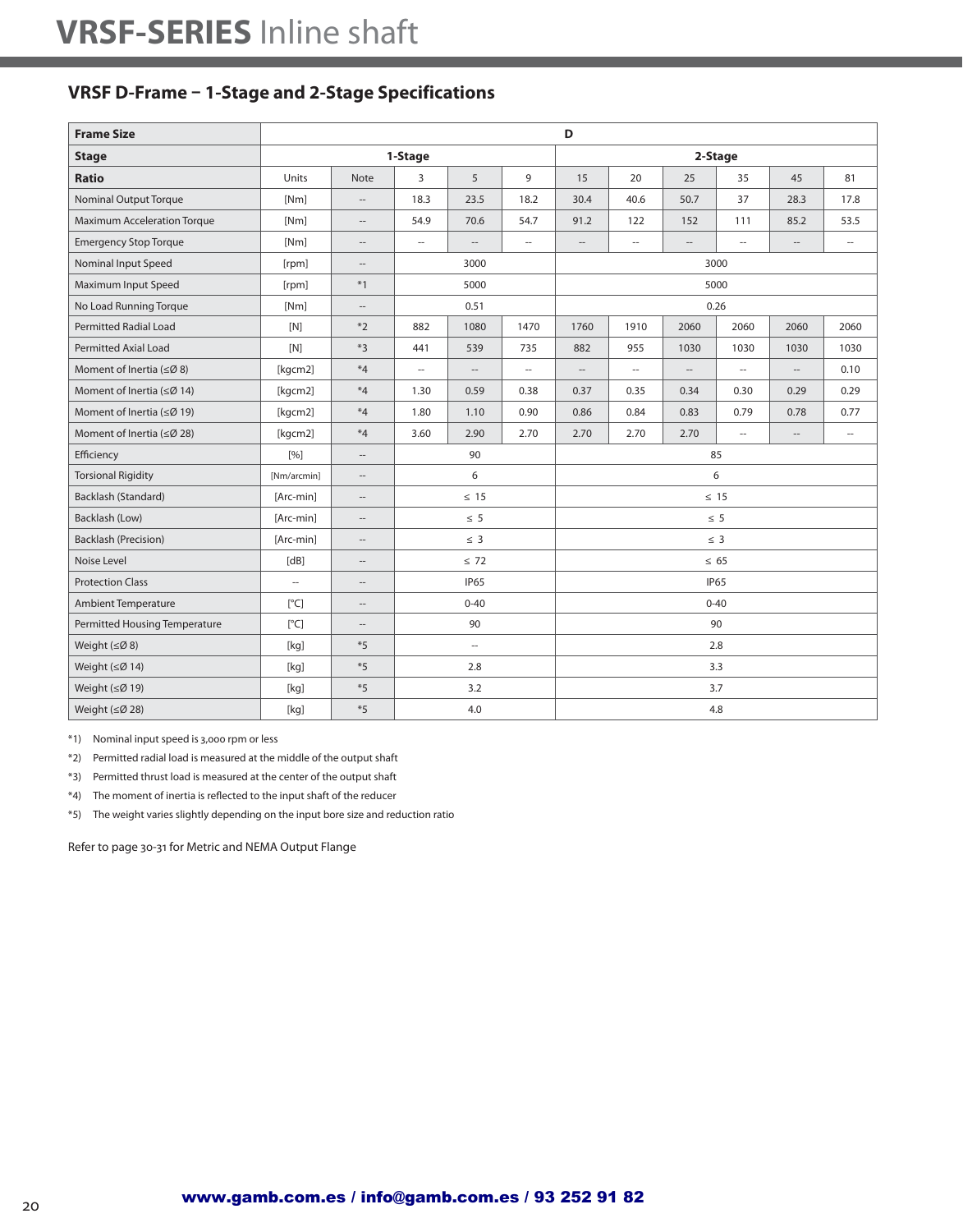## **SHIMPO**

## **VRSF E-Frame – 1-Stage and 2-Stage Specifications**

| <b>Frame Size</b>                  |               |                                                     | E<br>1-Stage<br>2-Stage<br>5<br>9<br>20<br>3<br>15<br>25<br>35<br>45<br>44.1<br>56.8<br>73.5<br>91.4<br>78.4<br>65.4<br>71<br>91.3<br>221<br>274<br>235<br>132<br>171<br>196<br>213<br>274<br>Ξ.<br>$\overline{\phantom{a}}$<br>$\overline{\phantom{a}}$<br>$\overline{\phantom{a}}$<br>$\overline{a}$<br>--<br>$\hspace{0.05cm} \ldots$<br>$\cdots$<br>3000<br>3000<br>5000<br>5000<br>0.62<br>1.12<br>1670<br>1370<br>1960<br>2350<br>2500<br>2650<br>3430<br>3520<br>833<br>980<br>686<br>1180<br>1250<br>1320<br>1715<br>1760<br>0.61<br>0.63<br>0.56<br>0.53<br>0.40<br>0.35<br>L.<br>--<br>1.10<br>1.00<br>0.90<br>0.85<br>4.40<br>1.90<br>1.20<br>1.10<br>6.20<br>3.70<br>2.90<br>3.30<br>3.20<br>3.20<br>2.80<br>2.70<br>14.00<br>11.00<br>11.00<br>11.00<br>11.00<br>11.00<br>Ξ.<br>--<br>90<br>85<br>20<br>20<br>$\leq 15$<br>$\leq 15$<br>$\leq 5$<br>$\leq 5$<br>$\leq$ 3<br>$\leq 3$<br>$\leq 75$<br>$\leq 75$<br><b>IP65</b><br><b>IP65</b><br>$0 - 40$<br>$0 - 40$<br>90<br>90<br>6.1<br>7.1 |     |  |  |  |  |      |  |                          |  |  |
|------------------------------------|---------------|-----------------------------------------------------|-------------------------------------------------------------------------------------------------------------------------------------------------------------------------------------------------------------------------------------------------------------------------------------------------------------------------------------------------------------------------------------------------------------------------------------------------------------------------------------------------------------------------------------------------------------------------------------------------------------------------------------------------------------------------------------------------------------------------------------------------------------------------------------------------------------------------------------------------------------------------------------------------------------------------------------------------------------------------------------------------------------|-----|--|--|--|--|------|--|--------------------------|--|--|
| <b>Stage</b>                       |               |                                                     |                                                                                                                                                                                                                                                                                                                                                                                                                                                                                                                                                                                                                                                                                                                                                                                                                                                                                                                                                                                                             |     |  |  |  |  |      |  |                          |  |  |
| <b>Ratio</b>                       | Units         | Note                                                |                                                                                                                                                                                                                                                                                                                                                                                                                                                                                                                                                                                                                                                                                                                                                                                                                                                                                                                                                                                                             |     |  |  |  |  |      |  | 81                       |  |  |
| <b>Nominal Output Torque</b>       | [Nm]          | $-\!$                                               |                                                                                                                                                                                                                                                                                                                                                                                                                                                                                                                                                                                                                                                                                                                                                                                                                                                                                                                                                                                                             |     |  |  |  |  |      |  | 43.3                     |  |  |
| <b>Maximum Acceleration Torque</b> | [Nm]          | $\cdots$                                            |                                                                                                                                                                                                                                                                                                                                                                                                                                                                                                                                                                                                                                                                                                                                                                                                                                                                                                                                                                                                             |     |  |  |  |  |      |  | 130                      |  |  |
| <b>Emergency Stop Torque</b>       | [Nm]          | $\hspace{0.05cm}--\hspace{0.05cm}$                  |                                                                                                                                                                                                                                                                                                                                                                                                                                                                                                                                                                                                                                                                                                                                                                                                                                                                                                                                                                                                             |     |  |  |  |  |      |  | $\cdots$                 |  |  |
| Nominal Input Speed                | [rpm]         | $\hspace{0.05cm} -\hspace{0.05cm} -\hspace{0.05cm}$ |                                                                                                                                                                                                                                                                                                                                                                                                                                                                                                                                                                                                                                                                                                                                                                                                                                                                                                                                                                                                             |     |  |  |  |  |      |  |                          |  |  |
| Maximum Input Speed                | [rpm]         | $*1$                                                |                                                                                                                                                                                                                                                                                                                                                                                                                                                                                                                                                                                                                                                                                                                                                                                                                                                                                                                                                                                                             |     |  |  |  |  |      |  |                          |  |  |
| No Load Running Torque             | [Nm]          | $\cdots$                                            |                                                                                                                                                                                                                                                                                                                                                                                                                                                                                                                                                                                                                                                                                                                                                                                                                                                                                                                                                                                                             |     |  |  |  |  |      |  |                          |  |  |
| <b>Permitted Radial Load</b>       | [N]           | $*2$                                                |                                                                                                                                                                                                                                                                                                                                                                                                                                                                                                                                                                                                                                                                                                                                                                                                                                                                                                                                                                                                             |     |  |  |  |  |      |  | 3530                     |  |  |
| <b>Permitted Axial Load</b>        | [N]           | $*3$                                                |                                                                                                                                                                                                                                                                                                                                                                                                                                                                                                                                                                                                                                                                                                                                                                                                                                                                                                                                                                                                             |     |  |  |  |  |      |  | 1765                     |  |  |
| Moment of Inertia ( $\leq$ Ø 8)    | [kgcm2]       | $*4$                                                |                                                                                                                                                                                                                                                                                                                                                                                                                                                                                                                                                                                                                                                                                                                                                                                                                                                                                                                                                                                                             |     |  |  |  |  |      |  | 0.34                     |  |  |
| Moment of Inertia ( $\leq$ Ø 14)   | [kgcm2]       | $*4$                                                |                                                                                                                                                                                                                                                                                                                                                                                                                                                                                                                                                                                                                                                                                                                                                                                                                                                                                                                                                                                                             |     |  |  |  |  |      |  | 0.84                     |  |  |
| Moment of Inertia ( $\leq$ Ø 19)   | [kgcm2]       | $*4$                                                |                                                                                                                                                                                                                                                                                                                                                                                                                                                                                                                                                                                                                                                                                                                                                                                                                                                                                                                                                                                                             |     |  |  |  |  |      |  | 2.70                     |  |  |
| Moment of Inertia ( $\leq$ Ø 28)   | [kgcm2]       | $*4$                                                |                                                                                                                                                                                                                                                                                                                                                                                                                                                                                                                                                                                                                                                                                                                                                                                                                                                                                                                                                                                                             |     |  |  |  |  |      |  | $\overline{\phantom{a}}$ |  |  |
| Efficiency                         | [%]           | $\hspace{0.05cm} -\hspace{0.05cm}$                  |                                                                                                                                                                                                                                                                                                                                                                                                                                                                                                                                                                                                                                                                                                                                                                                                                                                                                                                                                                                                             |     |  |  |  |  |      |  |                          |  |  |
| <b>Torsional Rigidity</b>          | [Nm/arcmin]   | $-\!$                                               |                                                                                                                                                                                                                                                                                                                                                                                                                                                                                                                                                                                                                                                                                                                                                                                                                                                                                                                                                                                                             |     |  |  |  |  |      |  |                          |  |  |
| Backlash (Standard)                | [Arc-min]     | $\hspace{0.05cm}--\hspace{0.05cm}$                  |                                                                                                                                                                                                                                                                                                                                                                                                                                                                                                                                                                                                                                                                                                                                                                                                                                                                                                                                                                                                             |     |  |  |  |  |      |  |                          |  |  |
| Backlash (Low)                     | [Arc-min]     | $\hspace{0.05cm} -\hspace{0.05cm} -\hspace{0.05cm}$ |                                                                                                                                                                                                                                                                                                                                                                                                                                                                                                                                                                                                                                                                                                                                                                                                                                                                                                                                                                                                             |     |  |  |  |  |      |  |                          |  |  |
| <b>Backlash (Precision)</b>        | [Arc-min]     | $-\!$                                               |                                                                                                                                                                                                                                                                                                                                                                                                                                                                                                                                                                                                                                                                                                                                                                                                                                                                                                                                                                                                             |     |  |  |  |  |      |  |                          |  |  |
| Noise Level                        | [dB]          | $\hspace{0.05cm} -\hspace{0.05cm} -\hspace{0.05cm}$ |                                                                                                                                                                                                                                                                                                                                                                                                                                                                                                                                                                                                                                                                                                                                                                                                                                                                                                                                                                                                             |     |  |  |  |  |      |  |                          |  |  |
| <b>Protection Class</b>            | ä,            | $\hspace{0.05cm} -\hspace{0.05cm} -\hspace{0.05cm}$ |                                                                                                                                                                                                                                                                                                                                                                                                                                                                                                                                                                                                                                                                                                                                                                                                                                                                                                                                                                                                             |     |  |  |  |  |      |  |                          |  |  |
| Ambient Temperature                | $[^{\circ}C]$ | $-\hbox{--}$                                        |                                                                                                                                                                                                                                                                                                                                                                                                                                                                                                                                                                                                                                                                                                                                                                                                                                                                                                                                                                                                             |     |  |  |  |  |      |  |                          |  |  |
| Permitted Housing Temperature      | [°C]          | $\qquad \qquad -$                                   |                                                                                                                                                                                                                                                                                                                                                                                                                                                                                                                                                                                                                                                                                                                                                                                                                                                                                                                                                                                                             |     |  |  |  |  |      |  |                          |  |  |
| Weight $(\leq \emptyset 8)$        | [kq]          | $*5$                                                |                                                                                                                                                                                                                                                                                                                                                                                                                                                                                                                                                                                                                                                                                                                                                                                                                                                                                                                                                                                                             |     |  |  |  |  |      |  |                          |  |  |
| Weight $(\leq \emptyset 14)$       | [kq]          | $*5$                                                |                                                                                                                                                                                                                                                                                                                                                                                                                                                                                                                                                                                                                                                                                                                                                                                                                                                                                                                                                                                                             | 6.5 |  |  |  |  | 7.5  |  |                          |  |  |
| Weight (≤Ø 19)                     | [kq]          | $*5$                                                |                                                                                                                                                                                                                                                                                                                                                                                                                                                                                                                                                                                                                                                                                                                                                                                                                                                                                                                                                                                                             | 7.4 |  |  |  |  | 9.3  |  |                          |  |  |
| Weight (≤Ø 28)                     | [kg]          | $*5$                                                |                                                                                                                                                                                                                                                                                                                                                                                                                                                                                                                                                                                                                                                                                                                                                                                                                                                                                                                                                                                                             | 9.8 |  |  |  |  | 11.7 |  |                          |  |  |

\*1) Nominal input speed is 3,000 rpm or less

\*2) Permitted radial load is measured at the middle of the output shaft

\*3) Permitted thrust load is measured at the center of the output shaft

\*4) The moment of inertia is reflected to the input shaft of the reducer

\*5) The weight varies slightly depending on the input bore size and reduction ratio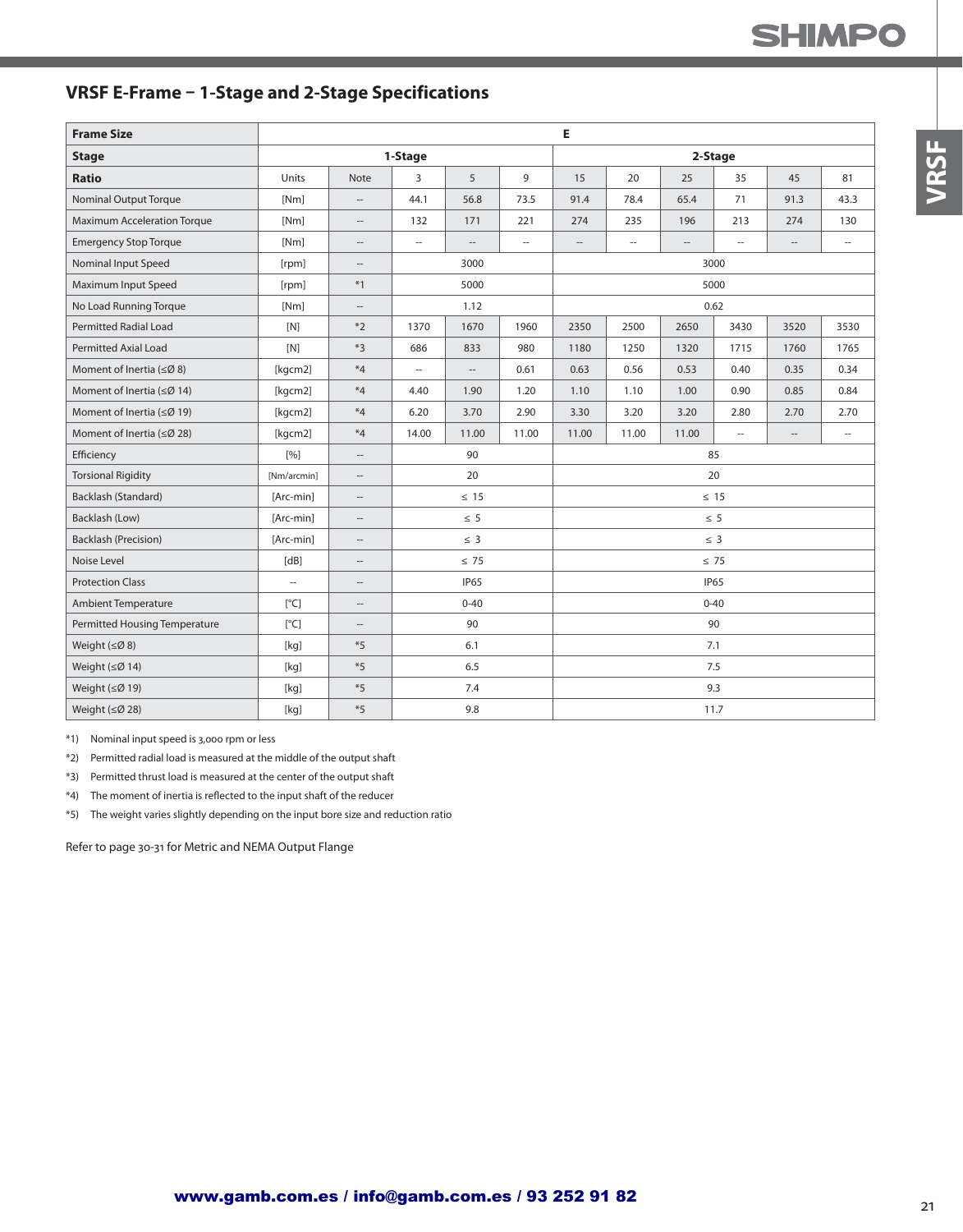#### **VRSF B-Frame – 1-Stage and 2-Stage Dimensions**



|                   | Ratio*  | Input Bore Dia.  |        |           |    |                |              |    |    | <b>Dimensions</b> |              |   |    |    |     |    |                |              |
|-------------------|---------|------------------|--------|-----------|----|----------------|--------------|----|----|-------------------|--------------|---|----|----|-----|----|----------------|--------------|
| <b>Frame Size</b> |         | $E^{**}$         | $L***$ | <b>LR</b> |    | <b>ST</b>      | $\mathbf{v}$ | Ο  | QM | QK                | W×U          |   | D  | LB | LE. | LA | LZ             | $\mathbf{r}$ |
|                   |         | $\leq \varphi 8$ | 104.5  |           |    |                |              |    |    |                   |              |   |    |    |     |    |                |              |
| B                 | 1-Stage | $≤$ φ14          | 107.5  | 32        | 12 | M <sub>5</sub> | 10           | 20 | 18 | 16                | $4\times2.5$ | 4 | 52 | 50 |     | 60 | M <sub>5</sub> | 12           |
|                   |         | ≤φ8              | 115.5  |           |    |                |              |    |    |                   |              |   |    |    |     |    |                |              |
|                   | 2-Stage | $≤$ φ14          | 118.5  |           |    |                |              |    |    |                   |              |   |    |    |     |    |                |              |

\*1) Single reduction : 1/3 - 1/S9, Double reduction : 1/15 - 1/81 (1/15 - 1/35 for B frame)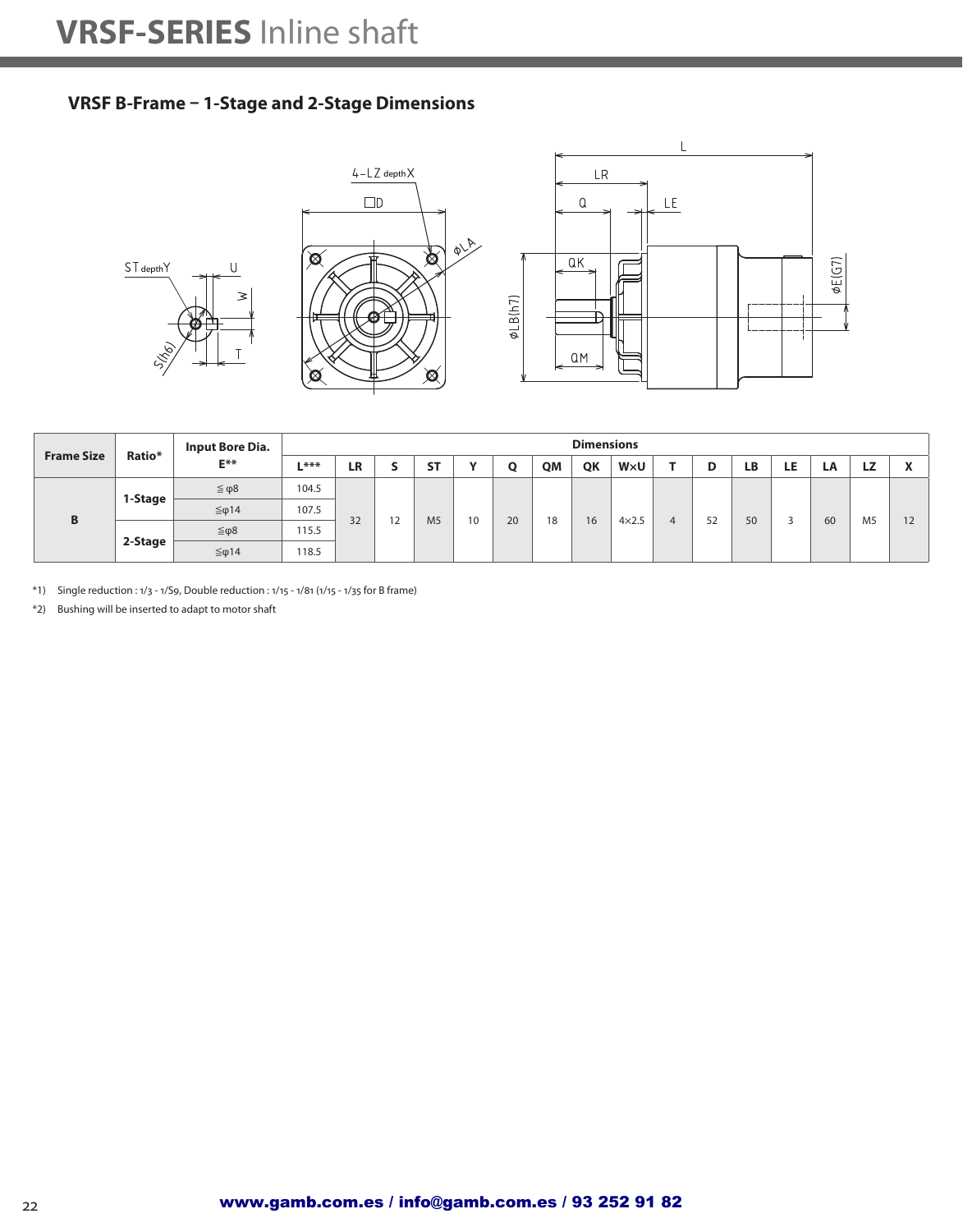#### **VRSF B-Frame – 1-Stage and 2-Stage Adapter Dimensions**



| <b>Model number</b>                                           |                               |       |      | 1-Stage        |      |                |       |                | 2-Stage        |      |                |
|---------------------------------------------------------------|-------------------------------|-------|------|----------------|------|----------------|-------|----------------|----------------|------|----------------|
|                                                               | **: Adapter code              | L1    | L2   | L <sub>3</sub> | L4   | L <sub>5</sub> | L1    | L <sub>2</sub> | L <sub>3</sub> | L4   | L <sub>5</sub> |
|                                                               | AA-AC-AD-AF-AG-AL-AM-AN-AO    | 104.5 | 72.5 | $\square$ 52   | 15.5 | 32             | 115.5 | 83.5           | $\square$ 52   | 15.5 | 32             |
|                                                               | AB-AE-AH-AJ-AK                | 109.5 | 77.5 | $\square$ 52   | 20.5 | 37             | 120.5 | 88.5           | $\square$ 52   | 20.5 | 37             |
| $VRSF$ -0-0 $B$ -8**<br>(Input shaft bore $\leq \varphi$ 8)   | BA-BB-BD-BE-BG-BH-BJ          | 104.5 | 72.5 | $\Box 60$      | 15.5 | 32             | 115.5 | 83.5           | $\square 60$   | 15.5 | 32             |
|                                                               | BC-BF                         | 109.5 | 77.5 | $\Box 60$      | 20.5 | 37             | 120.5 | 88.5           | $\Box 60$      | 20.5 | 37             |
|                                                               | CA                            | 109.5 | 77.5 | $\square$ 70   | 20.5 | 37             | 120.5 | 88.5           | $\square$ 70   | 20.5 | 37             |
|                                                               | BA-BB-BD-BE-BF-BG-BH-BJ-BK-BP | 107.5 | 75.5 | $\Box$ 65      | 16.5 | 35             | 118.5 | 86.5           | $\Box$ 65      | 16.5 | 35             |
|                                                               | BC-BH-BM-BN                   | 112.5 | 80.5 | $\Box$ 65      | 21.5 | 40             | 123.5 | 91.5           | $\Box$ 65      | 21.5 | 40             |
|                                                               | <b>BL</b>                     | 117.5 | 85.5 | $\Box$ 65      | 26.5 | 45             | 128.5 | 96.5           | $\Box$ 65      | 26.5 | 45             |
|                                                               | CA-CC                         | 107.5 | 75.5 | $\square$ 70   | 16.5 | 35             | 118.5 | 86.5           | $\Box$ 70      | 16.5 | 35             |
|                                                               | CB                            | 112.5 | 80.5 | $\square$ 70   | 21.5 | 40             | 123.5 | 91.5           | $\Box$ 70      | 21.5 | 40             |
|                                                               | DA-DB-DC-DD-DF-DH-DJ          | 107.5 | 75.5 | $\square 80$   | 16.5 | 35             | 118.5 | 86.5           | $\square 80$   | 16.5 | 35             |
| $VRSF$ -0-0 $B$ -14**<br>(Input shaft bore $\leq \varphi$ 14) | DE-DL                         | 112.5 | 80.5 | $\square 80$   | 21.5 | 40             | 123.5 | 91.5           | $\square 80$   | 21.5 | 40             |
|                                                               | DG-DK                         | 117.5 | 85.5 | $\square 80$   | 26.5 | 45             | 128.5 | 96.5           | $\square 80$   | 26.5 | 45             |
|                                                               | EA-EB-EC-EF-EG-EK-EL          | 107.5 | 75.5 | $\Box$ 90      | 16.5 | 35             | 118.5 | 86.5           | $\square$ 90   | 16.5 | 35             |
|                                                               | EJ-EM                         | 112.5 | 80.5 | $\Box$ 90      | 21.5 | 40             | 123.5 | 91.5           | $\Box$ 90      | 21.5 | 40             |
|                                                               | ED-EE-EH                      | 117.5 | 85.5 | $\Box$ 90      | 26.5 | 45             | 128.5 | 96.5           | $\square$ 90   | 26.5 | 45             |
|                                                               | FA                            | 107.5 | 75.5 | $\Box 100$     | 16.5 | 35             | 118.5 | 86.5           | $\square$ 100  | 16.5 | 35             |
|                                                               | FB                            | 107.5 | 75.5 | $\Box$         | 16.5 | 35             | 118.5 | 86.5           | $\square$ 115  | 16.5 | 35             |

\*1) Single reduction : 1/3 - 1/S9, Double reduction : 1/15 - 1/35

\*2) Bushing will be inserted to adapt to motor shaft

For an explanation on the Adapter Flange Code, please turn to page 422.

A more comprehensive adapter flange offering can be found using the NIDEC-SHIMPO Online Selector Tool. The variety is constantly expanding and being updated on the Selector Tool. If you have any questions or need any support, contact NIDEC-SHIMPO.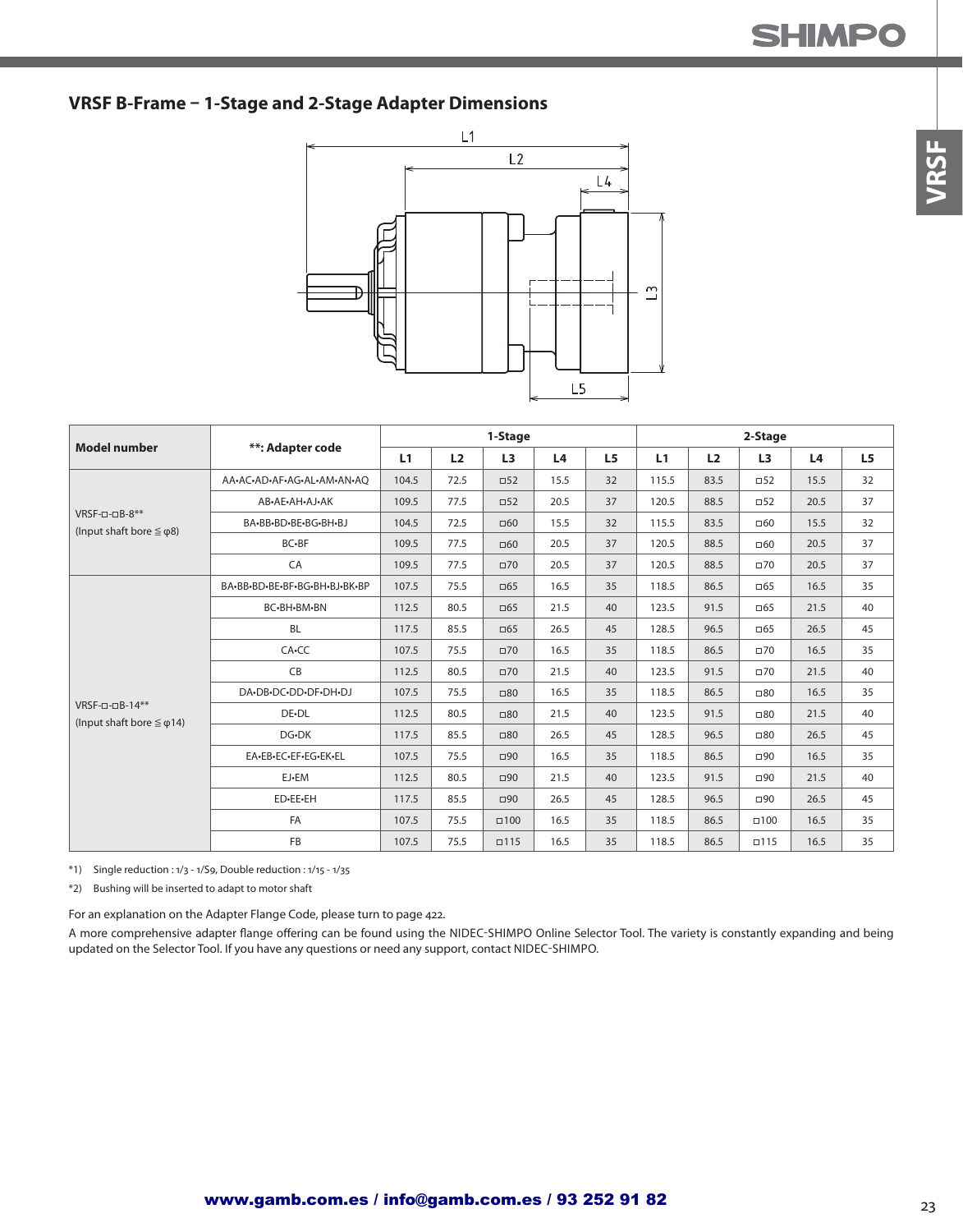### **VRSF C-Frame – 1-Stage and 2-Stage Dimensions**



| <b>Frame Size</b> | Ratio*  | <b>Input Bore Dia.</b> |        |    |    |                |              |    |    | <b>Dimensions</b> |              |   |    |    |     |    |                |    |
|-------------------|---------|------------------------|--------|----|----|----------------|--------------|----|----|-------------------|--------------|---|----|----|-----|----|----------------|----|
|                   |         | $E***$                 | $L***$ | LR |    | <b>ST</b>      | $\mathbf{v}$ | Ο  | QM | QK                | W×U          |   | D  | LΒ | LE. | LA | <b>LZ</b>      |    |
|                   |         | $\leq \varphi$ 14      | 140    |    |    |                |              |    |    |                   |              |   |    |    |     |    |                |    |
|                   | 1-Stage | $≤$ φ19                | 156    | 50 | 19 | M <sub>6</sub> | 12           | 30 | 26 | 22                | $6\times3.5$ |   | 78 | 70 |     | 90 | M <sub>6</sub> | 20 |
|                   |         | $\leq \varphi 8$       | 147.5  |    |    |                |              |    |    |                   |              | 6 |    |    |     |    |                |    |
|                   | 2-Stage | $\leq$ φ14             | 150.5  |    |    |                |              |    |    |                   |              |   |    |    |     |    |                |    |

\*1) Single reduction : 1/3 - 1/S9, Double reduction : 1/15 - 1/81 (1/15 - 1/35 for B frame)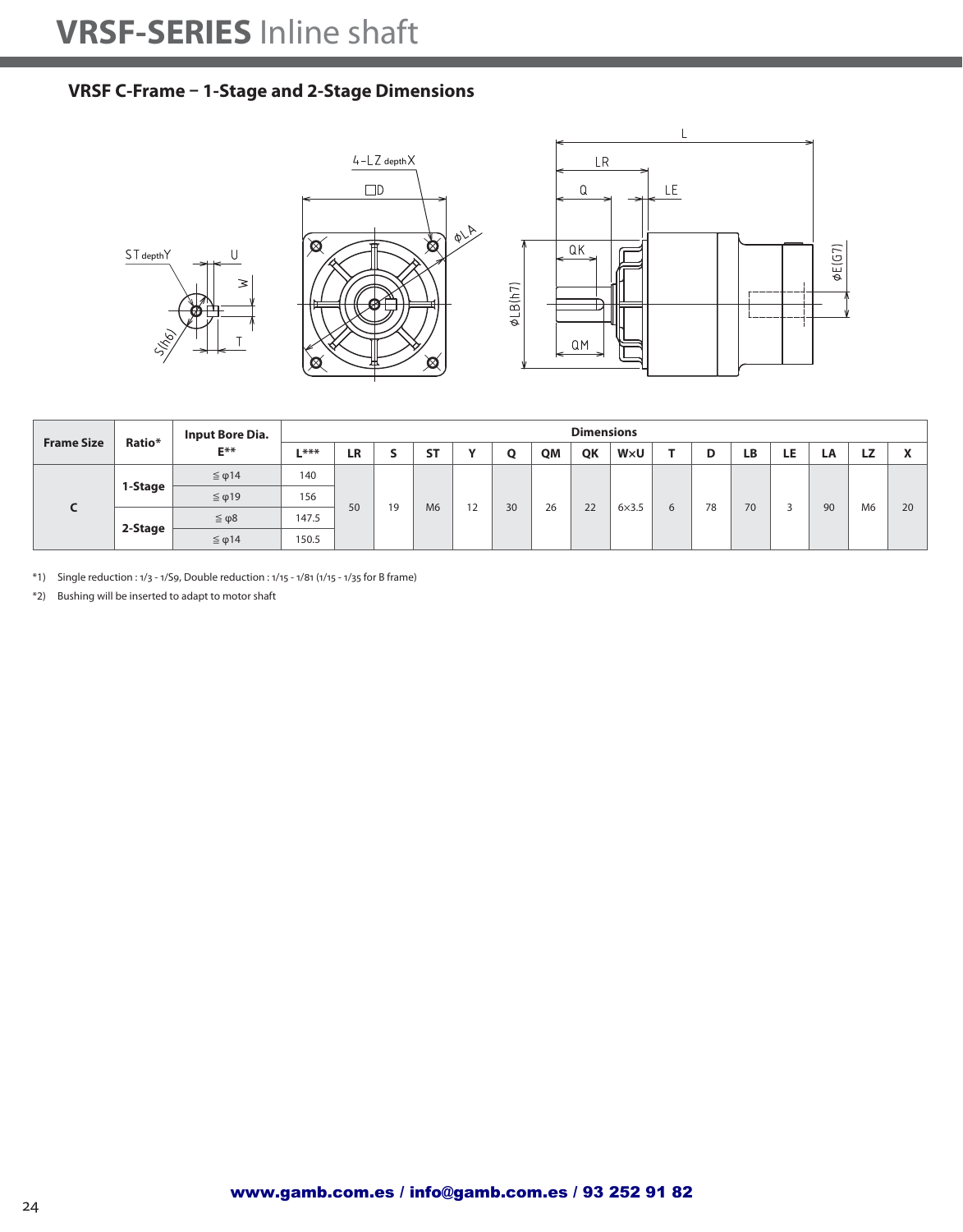## **VRSF C-Frame – 1-Stage and 2-Stage Adapter Dimensions**



|                                                               |                               |                          |                          | 1-Stage                                             |                          |                          |                          |                          | 2-Stage                  |                          |                          |
|---------------------------------------------------------------|-------------------------------|--------------------------|--------------------------|-----------------------------------------------------|--------------------------|--------------------------|--------------------------|--------------------------|--------------------------|--------------------------|--------------------------|
| <b>Model number</b>                                           | **: Adapter code              | L1                       | L2                       | L <sub>3</sub>                                      | L4                       | L <sub>5</sub>           | L1                       | L2                       | L3                       | L4                       | L5                       |
|                                                               | AA-AC-AD-AF-AG-AL-AM-AN-AQ    | $\overline{\phantom{a}}$ | $\overline{\phantom{a}}$ | $\overline{\phantom{a}}$                            | $\overline{\phantom{a}}$ | $\overline{\phantom{a}}$ | 147.5                    | 97.5                     | $\square$ 52             | 15.5                     | 32                       |
|                                                               | AB-AE-AH-AJ-AK                | $\overline{\phantom{a}}$ | $\overline{\phantom{a}}$ | $\hspace{0.05cm} -\hspace{0.05cm} -\hspace{0.05cm}$ | $\overline{\phantom{a}}$ | $\overline{\phantom{a}}$ | 152.5                    | 102.5                    | $\Box$ 52                | 20.5                     | 37                       |
| $VRSF$ -0-0 $C$ -8**<br>(Input shaft bore $\leq \varphi$ 8)   | BA-BB-BD-BE-BG-BH-BJ          | $\qquad \qquad -$        | $\overline{\phantom{a}}$ | $\hspace{0.05cm} -\hspace{0.05cm} -\hspace{0.05cm}$ | $\overline{\phantom{a}}$ | $\overline{\phantom{a}}$ | 147.5                    | 97.5                     | $\square 60$             | 15.5                     | 32                       |
|                                                               | BC-BF                         | $\qquad \qquad -$        | $\overline{\phantom{a}}$ | $\overline{\phantom{a}}$                            | $\overline{\phantom{a}}$ | $\overline{\phantom{a}}$ | 152.5                    | 102.5                    | $\square 60$             | 20.5                     | 37                       |
|                                                               | CA                            | $\overline{\phantom{a}}$ | $\sim$                   | $\overline{\phantom{a}}$                            | $\overline{\phantom{a}}$ | $\sim$                   | 152.5                    | 102.5                    | $\square$ 70             | 20.5                     | 37                       |
|                                                               | BA-BB-BD-BE-BF-BG-BH-BJ-BK-BP | 140                      | 90                       | $\square$ 65                                        | 16.5                     | 35                       | 150.5                    | 100.5                    | $\square$ 65             | 16.5                     | 35                       |
|                                                               | BC-BH-BM-BN                   | 145                      | 95                       | $\square$ 65                                        | 21.5                     | 40                       | 155.5                    | 105.5                    | $\square$ 65             | 21.5                     | 40                       |
|                                                               | <b>BL</b>                     | 150                      | 100                      | $\Box$ 65                                           | 26.5                     | 45                       | 160.5                    | 110.5                    | $\square$ 65             | 26.5                     | 45                       |
|                                                               | CA-CC                         | 140                      | 90                       | $\square 70$                                        | 16.5                     | 35                       | 150.5                    | 100.5                    | $\square$ 70             | 16.5                     | 35                       |
|                                                               | CB                            | 145                      | 95                       | $\square 70$                                        | 21.5                     | 40                       | 155.5                    | 105.5                    | $\square$ 70             | 21.5                     | 40                       |
|                                                               | DA-DB-DC-DD-DF-DH-DJ          | 140                      | 90                       | $\square 80$                                        | 16.5                     | 35                       | 150.5                    | 100.5                    | $\square 80$             | 16.5                     | 35                       |
| $VRSF$ -0-0 $C$ -14**<br>(Input shaft bore $\leq \varphi$ 14) | DE-DL                         | 145                      | 95                       | $\square 80$                                        | 21.5                     | 40                       | 155.5                    | 105.5                    | $\square 80$             | 21.5                     | 40                       |
|                                                               | DG-DK                         | 150                      | 100                      | $\square 80$                                        | 26.5                     | 45                       | 160.5                    | 110.5                    | $\square 80$             | 26.5                     | 45                       |
|                                                               | EA-EB-EC-EF-EG-EK-EL          | 140                      | 90                       | $\square$ 90                                        | 16.5                     | 35                       | 150.5                    | 100.5                    | $\square$ 90             | 16.5                     | 35                       |
|                                                               | EJ-EM                         | 145                      | 95                       | $\square$ 90                                        | 21.5                     | 40                       | 155.5                    | 105.5                    | $\square$ 90             | 21.5                     | 40                       |
|                                                               | ED-EE-EH                      | 150                      | 100                      | $\square$ 90                                        | 26.5                     | 45                       | 160.5                    | 110.5                    | $\square$ 90             | 26.5                     | 45                       |
|                                                               | FA                            | 140                      | 90                       | $\Box 100$                                          | 16.5                     | 35                       | 150.5                    | 100.5                    | $\square$ 100            | 16.5                     | 35                       |
|                                                               | FB                            | 140                      | 90                       | $\square$ 115                                       | 16.5                     | 35                       | 150.5                    | 100.5                    | $\square$ 115            | 16.5                     | 35                       |
|                                                               | DA-DB-DC                      | 156                      | 106                      | $\square 80$                                        | 25                       | 50                       | $\bar{\phantom{a}}$      | $\overline{\phantom{a}}$ | $\overline{\phantom{a}}$ | $\overline{\phantom{a}}$ | Ξ.                       |
|                                                               | <b>DD</b>                     | 166                      | 116                      | $\Box 80$                                           | 35                       | 60                       | $\overline{\phantom{a}}$ | $\overline{\phantom{a}}$ | u.                       | $\cdots$                 | u.                       |
|                                                               | DE                            | 161                      | 111                      | $\Box 80$                                           | 30                       | 55                       | $\overline{\phantom{a}}$ | $\overline{\phantom{a}}$ | $\overline{\phantom{a}}$ | $\cdots$                 | $\overline{\phantom{a}}$ |
|                                                               | EA                            | 161                      | 111                      | $\square$ 90                                        | 30                       | 55                       | $\overline{\phantom{a}}$ | $\overline{\phantom{a}}$ | Ξ.                       | $\overline{\phantom{a}}$ | Ξ.                       |
|                                                               | EB-ED                         | 156                      | 106                      | $\square$ 90                                        | 25                       | 50                       | $\overline{\phantom{a}}$ | $\overline{\phantom{a}}$ | $\overline{\phantom{a}}$ | $\cdots$                 | --                       |
|                                                               | EC                            | 166                      | 116                      | $\square$ 90                                        | 35                       | 60                       | $\sim$                   | $\overline{\phantom{a}}$ | $\overline{\phantom{a}}$ | $\hspace{0.05cm} -$      | $\overline{\phantom{a}}$ |
|                                                               | FA                            | 156                      | 106                      | $\square$ 100                                       | 25                       | 50                       | $\sim$                   | $\overline{\phantom{a}}$ | $\overline{a}$           | $\overline{\phantom{a}}$ | $\overline{a}$           |
| VRSF-0-0C-19**                                                | <b>FB</b>                     | 166                      | 116                      | $\Box 100$                                          | 35                       | 60                       | $\sim$                   | $\overline{\phantom{a}}$ | $\overline{\phantom{a}}$ | $\overline{\phantom{a}}$ | $\overline{\phantom{a}}$ |
| (Input shaft bore $\leq \varphi$ 19)                          | GA-GC-GH                      | 161                      | 111                      | $\square$ 115                                       | 30                       | 55                       | $\sim$                   | $\overline{\phantom{a}}$ | L.                       | $\overline{\phantom{a}}$ | $\overline{\phantom{a}}$ |
|                                                               | GB•GD•GJ                      | 156                      | 106                      | $\square$ 115                                       | 25                       | 50                       | $\overline{\phantom{a}}$ | $-\!$                    | $\overline{\phantom{a}}$ | $\hspace{0.05cm} -$      | Ξ.                       |
|                                                               | GE-GF                         | 166                      | 116                      | $\square$ 115                                       | 35                       | 60                       | $\overline{\phantom{a}}$ | $\qquad \qquad -$        | $\overline{\phantom{a}}$ | $\qquad \qquad -$        | $\frac{1}{2}$            |
|                                                               | HA                            | 156                      | 106                      | $\square$ 130                                       | 25                       | 50                       | $\overline{\phantom{a}}$ | $\overline{\phantom{a}}$ | $\overline{\phantom{a}}$ | $\overline{\phantom{a}}$ | $\overline{\phantom{a}}$ |
|                                                               | HB                            | 171                      | 121                      | $\square$ 130                                       | 40                       | 65                       | $\overline{\phantom{a}}$ | $\overline{\phantom{a}}$ | $\sim$                   | $\overline{\phantom{a}}$ | Ξ.                       |
|                                                               | HC-HD-HE                      | 161                      | 111                      | $\square$ 130                                       | 30                       | 55                       | $\overline{\phantom{a}}$ | $-\,$                    | $\overline{\phantom{a}}$ | $-\!$                    | --                       |
|                                                               | JA                            | 166                      | 116                      | $\Box$ 150                                          | 35                       | 60                       | $\overline{\phantom{a}}$ | $\overline{\phantom{a}}$ | $\overline{\phantom{a}}$ | $\overline{\phantom{a}}$ | --                       |
|                                                               | JB                            | 171                      | 121                      | $\square$ 150                                       | 40                       | 65                       | $\overline{\phantom{a}}$ | $\overline{\phantom{a}}$ | $\overline{\phantom{a}}$ | $\cdots$                 | --                       |

 $*$ 1) Single reduction : 1/3 - 1/S9, Double reduction : 1/15 - 1/81 \*2) Bushing will be inserted to adapt to motor shaft

For an explanation on the Adapter Flange Code, please turn to page 422.

A more comprehensive adapter flange offering can be found using the NIDEC-SHIMPO Online Selector Tool. The variety is constantly expanding and being updated on the Selector Tool. If you have any questions or need any support, contact NIDEC-SHIMPO.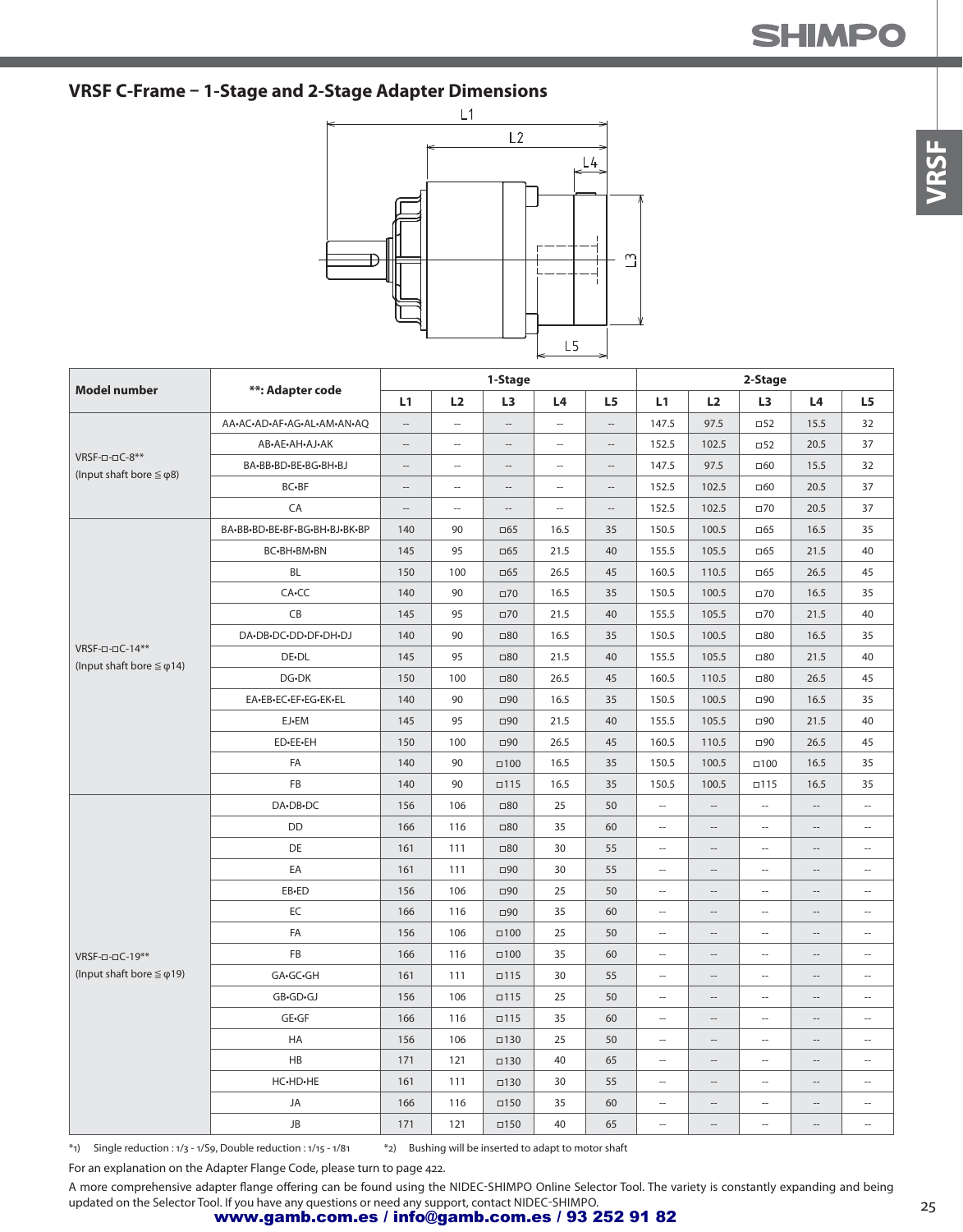#### **VRSF D-Frame – 1-Stage and 2-Stage Dimensions**







|                   |         | <b>Input Bore Dia.</b> |        |           |        |           |              |    |    | <b>Dimensions</b> |            |                |    |    |     |     |           |                           |
|-------------------|---------|------------------------|--------|-----------|--------|-----------|--------------|----|----|-------------------|------------|----------------|----|----|-----|-----|-----------|---------------------------|
| <b>Frame Size</b> | Ratio*  | $E^{**}$               | $L***$ | <b>LR</b> | c<br>∍ | <b>ST</b> | $\mathbf{v}$ | Q  | QM | QK                | WxU        |                | D  | LB | LE. | LA  | <b>LZ</b> | $\mathbf{v}$<br>$\lambda$ |
|                   |         | $\leq \varphi$ 14      | 155    |           |        |           |              |    |    |                   |            |                |    |    |     |     |           |                           |
|                   | 1-Stage | $≤$ φ19                | 171    |           |        |           |              |    |    |                   |            |                |    |    |     |     |           |                           |
|                   |         | $≤$ φ28                | 186    |           |        |           |              |    |    |                   |            |                |    |    |     |     |           |                           |
| D                 |         | $\leq \varphi 8$       | 163    | 61        | 24     | M8        | 16           | 40 | 35 | 30                | $8\times4$ | $\overline{ }$ | 98 | 90 | 5   | 115 | M8        | 20                        |
|                   |         | $≤$ φ14                | 169    |           |        |           |              |    |    |                   |            |                |    |    |     |     |           |                           |
|                   | 2-Stage | $≤$ φ19                | 184    |           |        |           |              |    |    |                   |            |                |    |    |     |     |           |                           |
|                   |         | $≤$ φ28                | 200.5  |           |        |           |              |    |    |                   |            |                |    |    |     |     |           |                           |

\*1) Single reduction : 1/3 - 1/S9, Double reduction : 1/15 - 1/81 (1/15 - 1/35 for B frame)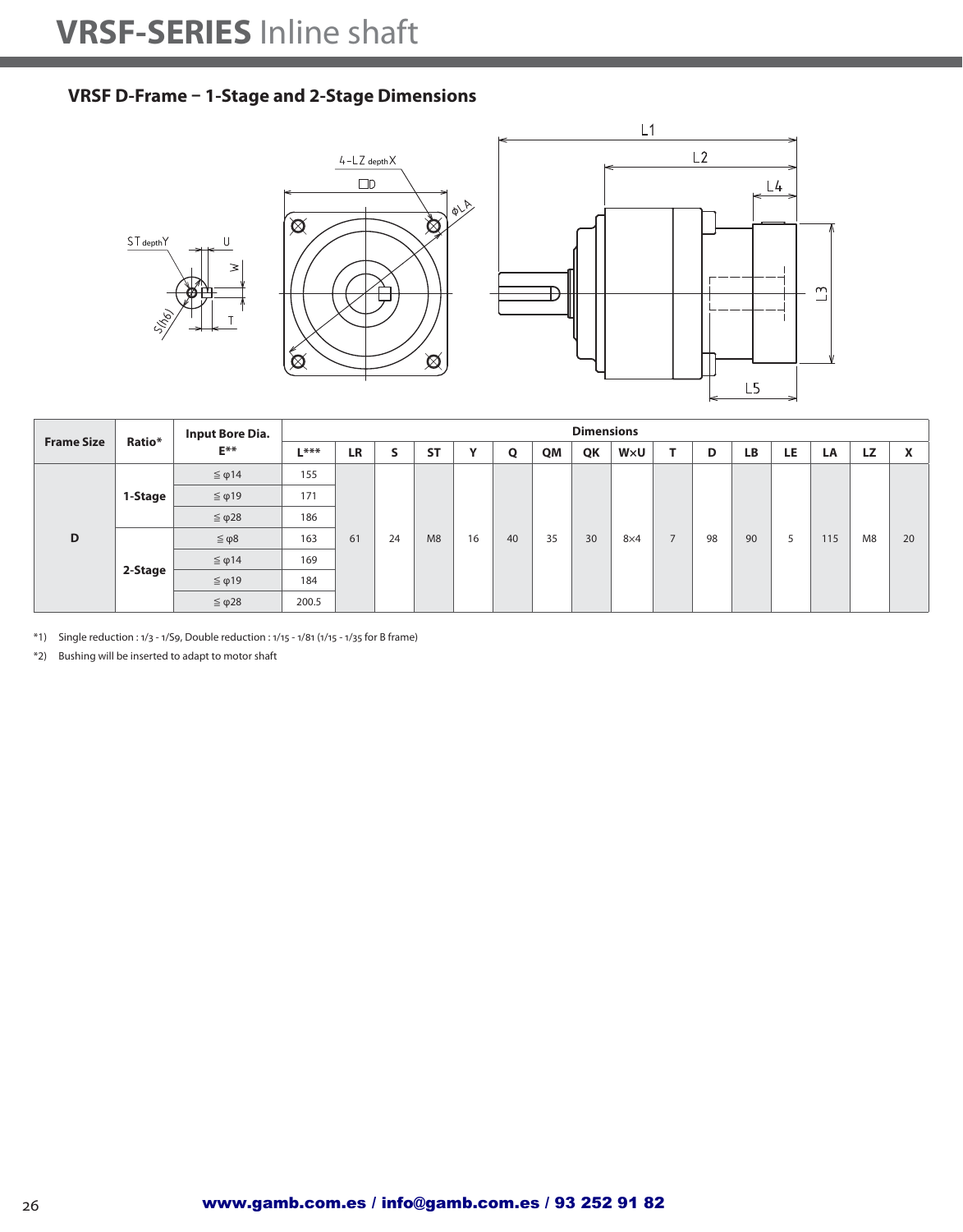## **VRSF D-Frame – 1-Stage and 2-Stage Adapter Dimensions**



|                                      |                               |                          |                          | 1-Stage                  |                          |                          |       |       | 2-Stage        |      |    |
|--------------------------------------|-------------------------------|--------------------------|--------------------------|--------------------------|--------------------------|--------------------------|-------|-------|----------------|------|----|
| <b>Model number</b>                  | **: Adapter code              | L1                       | L2                       | L <sub>3</sub>           | L4                       | L5                       | L1    | L2    | L <sub>3</sub> | L4   | L5 |
|                                      | AA-AC-AD-AF-AG-AL-AM-AN-AQ    | $\cdots$                 | $\overline{\phantom{a}}$ | $\overline{\phantom{a}}$ | $\overline{\phantom{a}}$ | $\overline{\phantom{a}}$ | 163   | 102   | $\square$ 52   | 15.5 | 32 |
| VRSF-0-0D-8**                        | AB-AE-AH-AJ-AK                | $\overline{\phantom{a}}$ | $\overline{\phantom{a}}$ |                          | $\overline{\phantom{a}}$ | $\overline{\phantom{a}}$ | 168   | 107   | $\Box$ 52      | 20.5 | 37 |
| (Input shaft bore $\leq \varphi$ 8)  | BA-BB-BD-BE-BG-BH-BJ          | $\cdots$                 | $\overline{\phantom{a}}$ | $\overline{\phantom{a}}$ | $\overline{\phantom{a}}$ | $\overline{\phantom{a}}$ | 163   | 102   | □60            | 15.5 | 32 |
|                                      | CA                            | $\overline{\phantom{a}}$ | $\sim$                   | $-$                      | $\sim$                   | $\overline{\phantom{a}}$ | 168   | 107   | $\square$ 70   | 20.5 | 37 |
|                                      | BA-BB-BD-BE-BF-BG-BH-BJ-BK-BP | 155                      | 94                       | $\Box$ 65                | 16.5                     | 35                       | 169   | 108   | $\square$ 65   | 16.5 | 35 |
|                                      | BC-BH-BM-BN                   | 160                      | 99                       | $\Box$ 65                | 21.5                     | 40                       | 174   | 113   | $\Box$ 65      | 21.5 | 40 |
|                                      | CA-CC                         | 155                      | 94                       | $\square$ 70             | 16.5                     | 35                       | 169   | 108   | $\square$ 70   | 16.5 | 35 |
| VRSF-0-0D-14**                       | DA.DB.DC.DD.DF.DH.DJ          | 155                      | 94                       | $\square 80$             | 16.5                     | 35                       | 169   | 108   | $\square 80$   | 16.5 | 35 |
| (Input shaft bore $\leq \varphi$ 14) | EA-EB-EC-EF-EG-EK-EL          | 155                      | 94                       | $\square$ 90             | 16.5                     | 35                       | 169   | 108   | □90            | 16.5 | 35 |
|                                      | FA                            | 155                      | 94                       | $\Box 100$               | 16.5                     | 35                       | 169   | 108   | $\square$ 100  | 16.5 | 35 |
|                                      | FB                            | 165                      | 104                      | $\Box 100$               | 26.5                     | 45                       | 179   | 118   | $\square$ 100  | 26.5 | 45 |
|                                      | JA                            | 170                      | 109                      | $\square$ 150            | 31.5                     | 50                       | 184   | 123   | $\square$ 115  | 31.5 | 50 |
|                                      | DA-DB-DC                      | 171                      | 110                      | $\square 80$             | 25                       | 50                       | 184   | 123   | $\square 80$   | 25   | 50 |
|                                      | EB-ED                         | 171                      | 110                      | $\Box$ 90                | 25                       | 50                       | 184   | 123   | $\square$ 90   | 25   | 50 |
|                                      | FA                            | 171                      | 110                      | $\Box 100$               | 25                       | 50                       | 184   | 123   | $\square$ 100  | 25   | 50 |
|                                      | <b>FB</b>                     | 181                      | 120                      | $\Box 100$               | 35                       | 60                       | 194   | 133   | $\square$ 100  | 35   | 60 |
| VRSF-0-0D-19**                       | GB-GD-GJ                      | 171                      | 110                      | $\square$ 115            | 25                       | 50                       | 184   | 123   | $\square$ 115  | 25   | 50 |
| (Input shaft bore $\leq \varphi$ 19) | <b>HA</b>                     | 171                      | 110                      | $\square$ 130            | 25                       | 50                       | 184   | 123   | $\square$ 130  | 25   | 50 |
|                                      | <b>HB</b>                     | 186                      | 125                      | $\square$ 130            | 40                       | 65                       | 199   | 138   | $\square$ 130  | 40   | 65 |
|                                      | HC-HD-HE                      | 176                      | 115                      | $\square$ 130            | 30                       | 55                       | 189   | 128   | $\square$ 130  | 30   | 55 |
|                                      | JA                            | 181                      | 120                      | $\square$ 150            | 35                       | 60                       | 194   | 133   | $\square$ 150  | 35   | 60 |
|                                      | JB                            | 186                      | 125                      | $\square$ 150            | 40                       | 65                       | 199   | 138   | $\square$ 150  | 40   | 65 |
|                                      | FA-FB-FC                      | 186                      | 125                      | $\square$ 100            | 35                       | 67                       | 200.5 | 139.5 | $\square$ 100  | 35   | 67 |
|                                      | FD-FE                         | 181                      | 120                      | $\square$ 100            | 30                       | 62                       | 195.5 | 134.5 | $\square$ 100  | 30   | 62 |
|                                      | GA.GB.GC.GD.GE.GF.GG.GH       | 186                      | 125                      | $\Box$ 115               | 35                       | 67                       | 200.5 | 139.5 | $\square$ 115  | 35   | 67 |
|                                      | HA-HC-HD                      | 186                      | 125                      | $\square$ 130            | 35                       | 67                       | 200.5 | 139.5 | $\square$ 130  | 35   | 67 |
|                                      | HB                            | 196                      | 135                      | $\square$ 130            | 45                       | 77                       | 210.5 | 149.5 | $\square$ 130  | 45   | 77 |
| VRSF-0-0D-28**                       | <b>HE</b>                     | 201                      | 140                      | $\square$ 130            | 50                       | 82                       | 215.5 | 154.5 | $\square$ 130  | 50   | 82 |
| (Input shaft bore $\leq \varphi$ 28) | <b>HF</b>                     | 181                      | 120                      | $\square$ 130            | 30                       | 62                       | 195.5 | 134.5 | $\square$ 130  | 30   | 62 |
|                                      | JA-JB-JC-JF                   | 186                      | 125                      | $\square$ 150            | 35                       | 67                       | 200.5 | 139.5 | $\square$ 150  | 35   | 67 |
|                                      | JD                            | 206                      | 145                      | $\square$ 150            | 55                       | 87                       | 220.5 | 159.5 | $\square$ 150  | 55   | 87 |
|                                      | <b>JE</b>                     | 210.5                    | 149.5                    | $\square$ 150            | 45                       | 77                       | 210.5 | 149.5 | $\square$ 150  | 45   | 77 |
|                                      | KA-KB                         | 186                      | 125                      | $\square$ 180            | 35                       | 67                       | 200.5 | 139.5 | $\square$ 180  | 35   | 67 |
|                                      | KD                            | 196                      | 135                      | $\square$ 180            | 45                       | 77                       | 210.5 | 149.5 | $\square$ 180  | 45   | 77 |

 $*$ 1) Single reduction : 1/3 - 1/S9, Double reduction : 1/15 - 1/81 \*2) Bushing will be inserted to adapt to motor shaft

For an explanation on the Adapter Flange Code, please turn to page 422.

A more comprehensive adapter flange offering can be found using the NIDEC-SHIMPO Online Selector Tool. The variety is constantly expanding and being

updated on the Selector Tool. If you have any questions or need any support, contact NIDEC-SHIMPO.<br>**www.gamb.com.es / info@gamb.com.es / 93 252 91 82**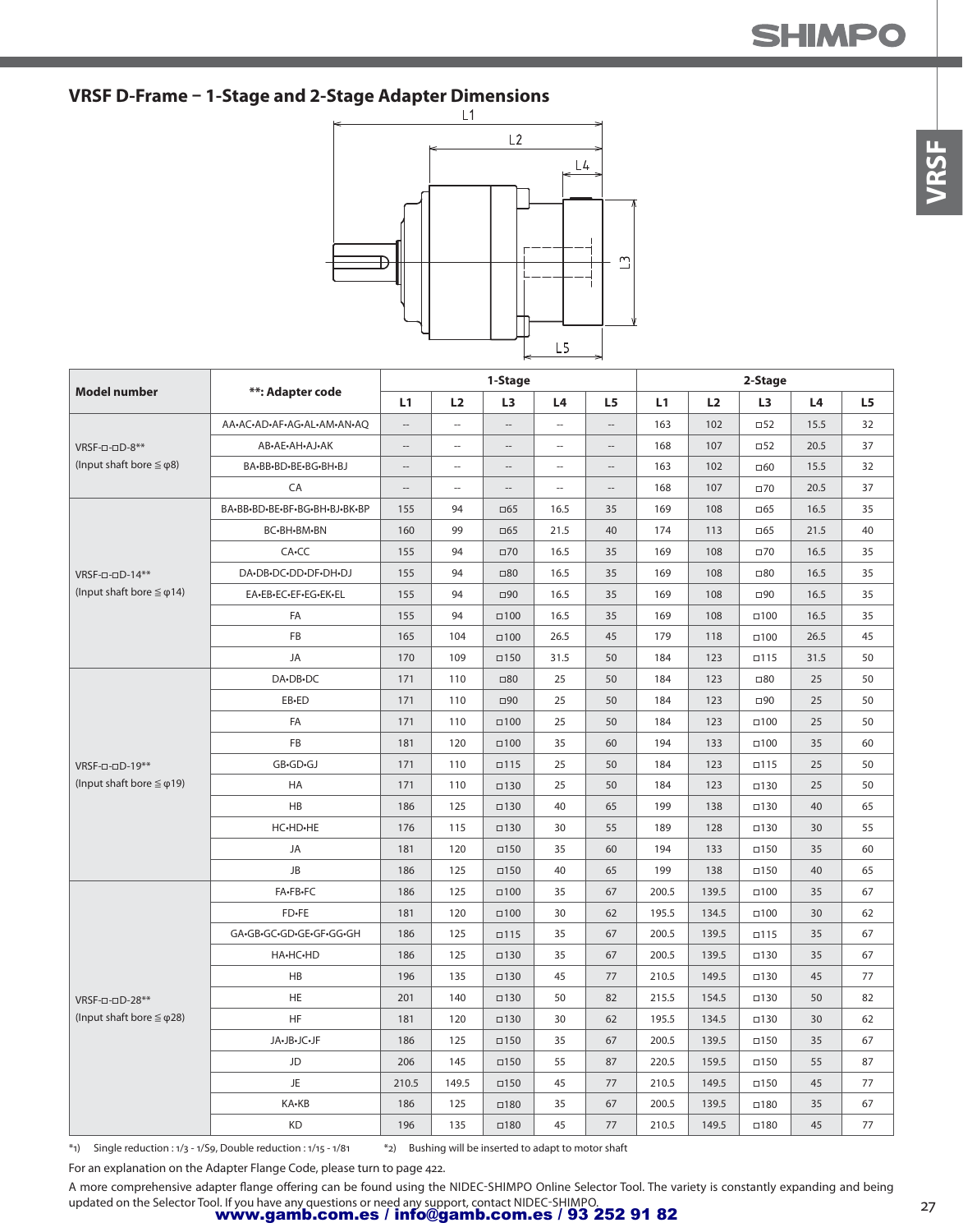#### **VRSF E-Frame – 1-Stage and 2-Stage Dimensions**







| <b>Frame Size</b> | Ratio*        | <b>Input Bore Dia.</b> |        |           |    |           |              |    |    | <b>Dimensions</b> |              |   |     |           |     |     |           |                             |
|-------------------|---------------|------------------------|--------|-----------|----|-----------|--------------|----|----|-------------------|--------------|---|-----|-----------|-----|-----|-----------|-----------------------------|
|                   |               | $E^{**}$               | $L***$ | <b>LR</b> | S  | <b>ST</b> | $\mathbf{v}$ | Q  | QM | QK                | WxU          |   | D   | <b>LB</b> | LE. | LA  | <b>LZ</b> | $\mathbf v$<br>$\mathbf{v}$ |
|                   |               | $≤$ φ14                | 189    |           |    |           |              |    |    |                   |              |   |     |           |     |     |           |                             |
|                   |               | $≤$ φ19                | 198.5  |           |    |           |              |    |    |                   |              |   |     |           |     |     |           |                             |
|                   | 1-Stage<br>E. | $≤$ φ28                | 224    |           |    |           |              |    |    |                   |              |   |     |           |     |     |           |                             |
|                   |               | $≤$ φ38                | 240    | 75        | 32 | M10       | 20           | 55 | 52 | 45                | $10\times 5$ | 8 | 125 | 110       | 5   | 135 | M10       | 20                          |
|                   |               | $\leq \varphi$ 14      | 210    |           |    |           |              |    |    |                   |              |   |     |           |     |     |           |                             |
|                   |               | $≤$ φ19                | 225    |           |    |           |              |    |    |                   |              |   |     |           |     |     |           |                             |
|                   | 2-Stage       | $≤$ φ28                | 246.5  |           |    |           |              |    |    |                   |              |   |     |           |     |     |           |                             |
|                   |               | $≤$ φ38                | 261.5  |           |    |           |              |    |    |                   |              |   |     |           |     |     |           |                             |

\*1) Single reduction : 1/3 - 1/S9, Double reduction : 1/15 - 1/81 (1/15 - 1/35 for B frame)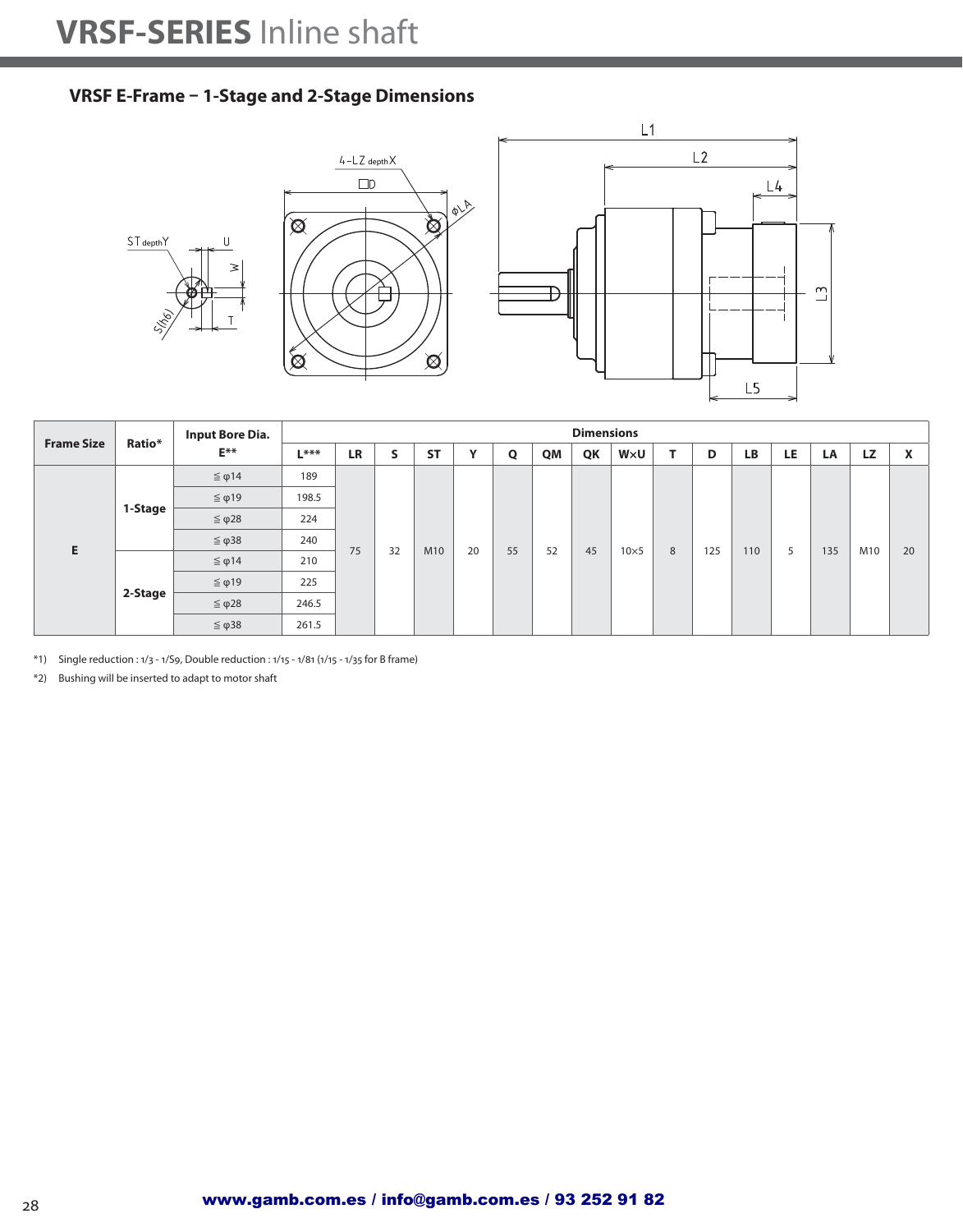#### **VRSF E-Frame – 1-Stage and 2-Stage Adapter Dimensions**



|                                                         |                               |       |       | 1-Stage        |      |                |       |       | 2-Stage       |      |     |
|---------------------------------------------------------|-------------------------------|-------|-------|----------------|------|----------------|-------|-------|---------------|------|-----|
| <b>Model number</b>                                     | **: Adapter code              | L1    | L2    | L <sub>3</sub> | L4   | L <sub>5</sub> | L1    | L2    | L3            | L4   | L5  |
|                                                         | BA-BB-BD-BE-BF-BG-BH-BJ-BK-BP | 189   | 114   | $\square$ 65   | 16.5 | 35             | 210   | 135   | $\Box$ 65     | 16.5 | 35  |
|                                                         | BC-BH-BM-BN                   | 194   | 119   | $\Box$ 65      | 21.5 | 40             | 215   | 140   | $\Box$ 65     | 21.5 | 40  |
|                                                         | CA-CC                         | 189   | 114   | $\square 70$   | 16.5 | 35             | 210   | 135   | $\square$ 70  | 16.5 | 35  |
| VRSF-0-0E-14**                                          | DA-DB-DC-DD-DF-DH-DJ          | 189   | 114   | $\square 80$   | 16.5 | 35             | 210   | 135   | $\square 80$  | 16.5 | 35  |
| (Input shaft bore $\leq \varphi$ 14)                    | EA-EB-EC-EF-EG-EK-EL          | 189   | 114   | $\Box 90$      | 16.5 | 35             | 210   | 135   | □90           | 16.5 | 35  |
|                                                         | FA                            | 189   | 114   | $\Box 100$     | 16.5 | 35             | 210   | 135   | $\square$ 100 | 16.5 | 35  |
|                                                         | FB                            | 199   | 124   | $\Box 100$     | 26.5 | 45             | 220   | 145   | $\square$ 100 | 26.5 | 45  |
|                                                         | JA                            | 204   | 129   | $\square$ 150  | 31.5 | 50             | 225   | 150   | $\square$ 150 | 31.5 | 50  |
|                                                         | DA-DB-DC                      | 198.5 | 123.5 | $\square 80$   | 25   | 50             | 225   | 150   | $\square 80$  | 25   | 50  |
|                                                         | EB-ED                         | 198.5 | 123.5 | $\square$ 90   | 25   | 50             | 225   | 150   | $\square$ 90  | 25   | 50  |
|                                                         | FA                            | 198.5 | 123.5 | $\Box 100$     | 25   | 50             | 225   | 150   | $\square$ 100 | 25   | 50  |
| VRSF-0-0E-19**                                          | FB                            | 208.5 | 133.5 | $\Box 100$     | 35   | 60             | 235   | 160   | $\square$ 100 | 35   | 60  |
| (Input shaft bore $\leq \varphi$ 19)                    | GB•GD•GJ                      | 198.5 | 123.5 | $\square$ 115  | 25   | 50             | 225   | 150   | $\Box$ 115    | 25   | 50  |
|                                                         | HA                            | 198.5 | 123.5 | $\square$ 130  | 25   | 50             | 225   | 150   | $\square$ 130 | 25   | 50  |
|                                                         | <b>HB</b>                     | 213.5 | 138.5 | $\square$ 130  | 40   | 65             | 240   | 165   | $\square$ 130 | 40   | 65  |
|                                                         | JA                            | 208.5 | 133.5 | $\square$ 150  | 35   | 60             | 235   | 160   | $\square$ 150 | 35   | 60  |
|                                                         | FA-FB-FC                      | 224   | 149   | $\square$ 100  | 35   | 67             | 246.5 | 171.5 | $\square$ 100 | 35   | 67  |
|                                                         | GA-GB-GC-GD-GE-GF-GG-GH       | 224   | 149   | $\square$ 115  | 35   | 67             | 246.5 | 171.5 | $\square$ 115 | 35   | 67  |
|                                                         | HA-HC-HD                      | 224   | 149   | $\square$ 130  | 35   | 67             | 246.5 | 171.5 | $\square$ 130 | 35   | 67  |
|                                                         | HB                            | 234   | 159   | $\square$ 130  | 45   | 77             | 256.5 | 181.5 | $\square$ 130 | 45   | 77  |
|                                                         | HF                            | 119   | 144   | $\square$ 130  | 30   | 62             | 241.5 | 166.5 | $\square$ 130 | 30   | 62  |
| VRSF-0-0 E-28**<br>(Input shaft bore $\leq \varphi$ 28) | JA.JB.JC.JF                   | 224   | 149   | $\square$ 150  | 35   | 67             | 246.5 | 171.5 | $\Box$ 150    | 35   | 67  |
|                                                         | KA-KB-KE                      | 224   | 149   | $\square$ 180  | 35   | 67             | 246.5 | 171.5 | $\square$ 180 | 35   | 67  |
|                                                         | LA                            | 224   | 149   | $\square$ 200  | 35   | 67             | 246.5 | 171.5 | $\square$ 200 | 35   | 67  |
|                                                         | LB                            | 234   | 159   | $\square$ 200  | 45   | 77             | 256.5 | 181.5 | $\square$ 200 | 45   | 77  |
|                                                         | MA                            | 224   | 149   | $\square$ 220  | 35   | 67             | 246.5 | 171.5 | $\square$ 220 | 35   | 67  |
|                                                         | MB                            | 234   | 159   | $\Box 220$     | 45   | 77             | 256.5 | 181.5 | $\square$ 220 | 45   | 77  |
|                                                         | HA                            | 240   | 165   | $\square$ 130  | 45   | 82             | 261.5 | 186.5 | $\square$ 130 | 45   | 82  |
|                                                         | HB-HE                         | 235   | 160   | $\square$ 130  | 40   | 77             | 256.5 | 181.5 | $\square$ 130 | 40   | 77  |
|                                                         | JA                            | 240   | 165   | $\square$ 150  | 45   | 82             | 261.5 | 186.5 | $\square$ 150 | 45   | 82  |
| VRSF-0-0E-38**<br>(Input shaft bore $\leq \varphi$ 38)  | KA-KB-KC                      | 240   | 165   | $\square$ 180  | 45   | 82             | 261.5 | 186.5 | $\square$ 180 | 45   | 82  |
|                                                         | <b>KD</b>                     | 275   | 200   | $\square$ 180  | 80   | 117            | 296.5 | 221.5 | $\square$ 180 | 80   | 117 |
|                                                         | KE                            | 255   | 180   | $\square$ 180  | 60   | 97             | 276.5 | 201.5 | $\square$ 180 | 60   | 97  |
|                                                         | MA-MB                         | 240   | 165   | $\Box 220$     | 45   | 82             | 261.5 | 186.5 | $\square$ 220 | 45   | 82  |

\*1) Single reduction : 1/3 - 1/S9, Double reduction : 1/15 - 1/81 \*2) Bushing will be inserted to adapt to motor shaft

For an explanation on the Adapter Flange Code, please turn to page 422.

A more comprehensive adapter flange offering can be found using the NIDEC-SHIMPO Online Selector Tool. The variety is constantly expanding and being updated on the Selector Tool. If you have any questions or need any support, contact NIDEC-SHIMPO.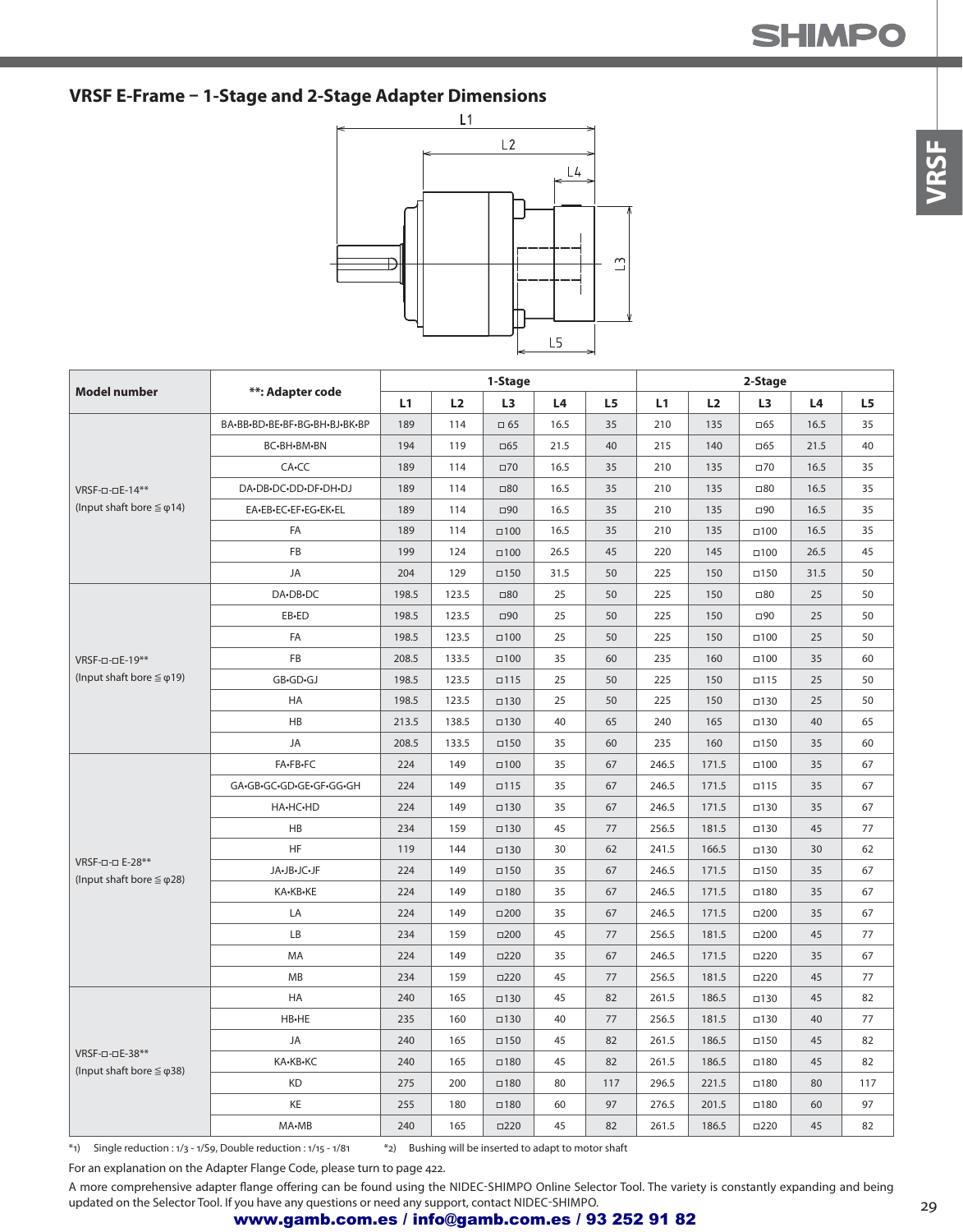### **VRSF Optional Metric Output Flange**



| <b>Frame Size</b> |      | FG    | <b>FR</b> | FE.   | <b>FB</b> | FC    | FA    | <b>FZ</b>      |
|-------------------|------|-------|-----------|-------|-----------|-------|-------|----------------|
| B                 | mm   | 8     | 24        | 3     | 50        | 75    | 65    | 6              |
|                   | inch | 0.315 | 0.945     | 0.118 | 1.969     | 2.953 | 2.559 | 0.236          |
| C                 | mm   | 12    | 33        | 3     | 72        | 110   | 95    | $\overline{ }$ |
|                   | inch | 0.472 | 1.299     | 0.118 | 2.835     | 4.331 | 3.74  | 0.276          |
| D                 | mm   | 13    | 48        | 5     | 90        | 134   | 115   | 8.8            |
|                   | inch | 0.512 | 1.89      | 0.197 | 3.543     | 5.276 | 4.528 | 0.346          |